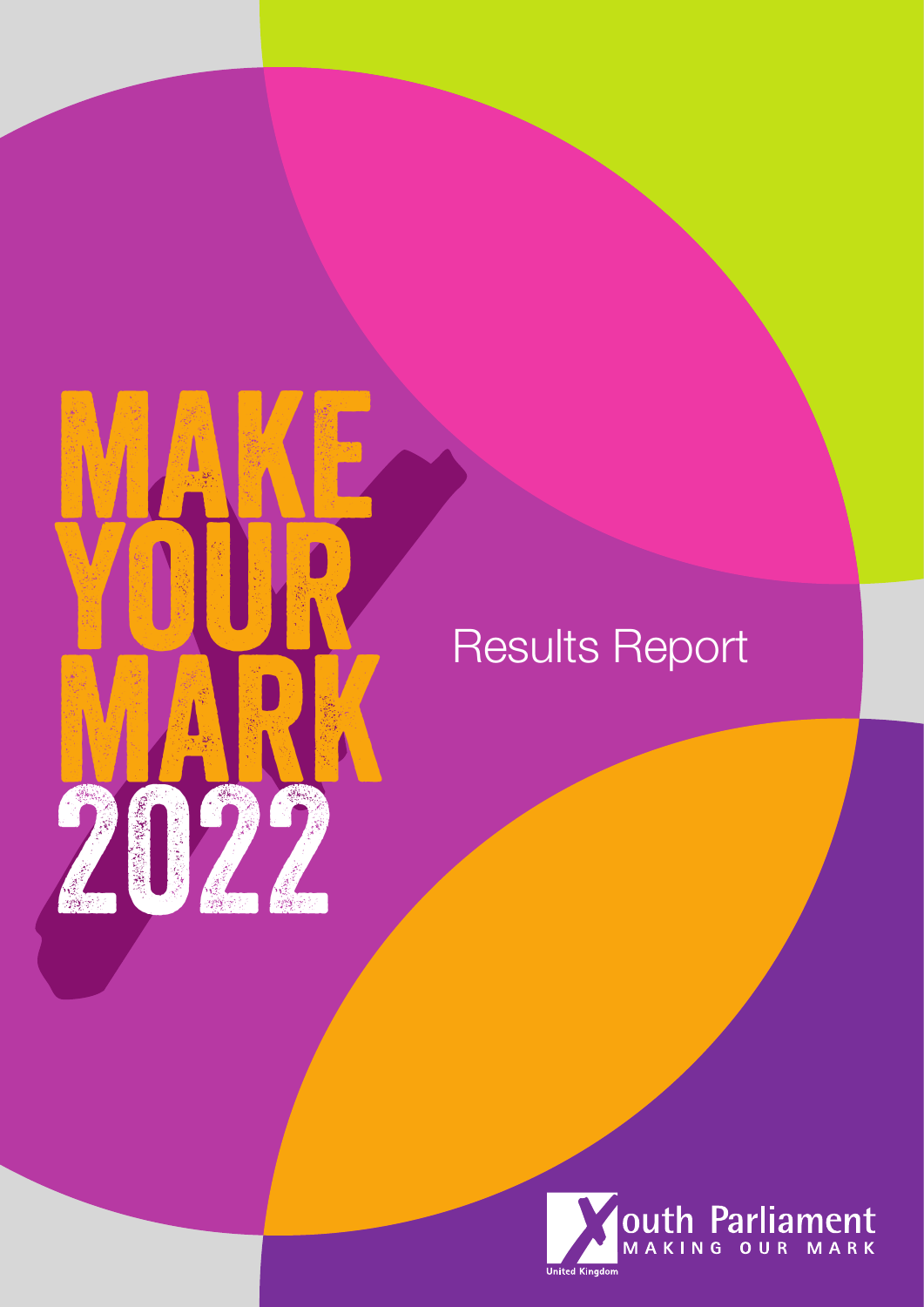

Giving a voice to thousands of young people across the UK



# 2022 RESULTS

434,492 young people casting a vote

# Over 780

schools, colleges and youth groups registered to take part in the consultation

# ISSUES

**Health and Wellbeing 93,023** 

**Jobs, Money, Homes and Opportunities 81,068** Least Deprived Ward

**Education and Learning 77,470** 

**Environment 74,500** 

**Poverty 53,058** 

**Our Rights and Democracy 28,024** 

**Covid Recovery 27,349** 

## IN 2022 DIVERSITY

 YOUTH GROUPS SCHOOL, COLLEGE &

[registered to take part in Make Your Mark]



Data: Index of Multiple Deprivation MHCLG,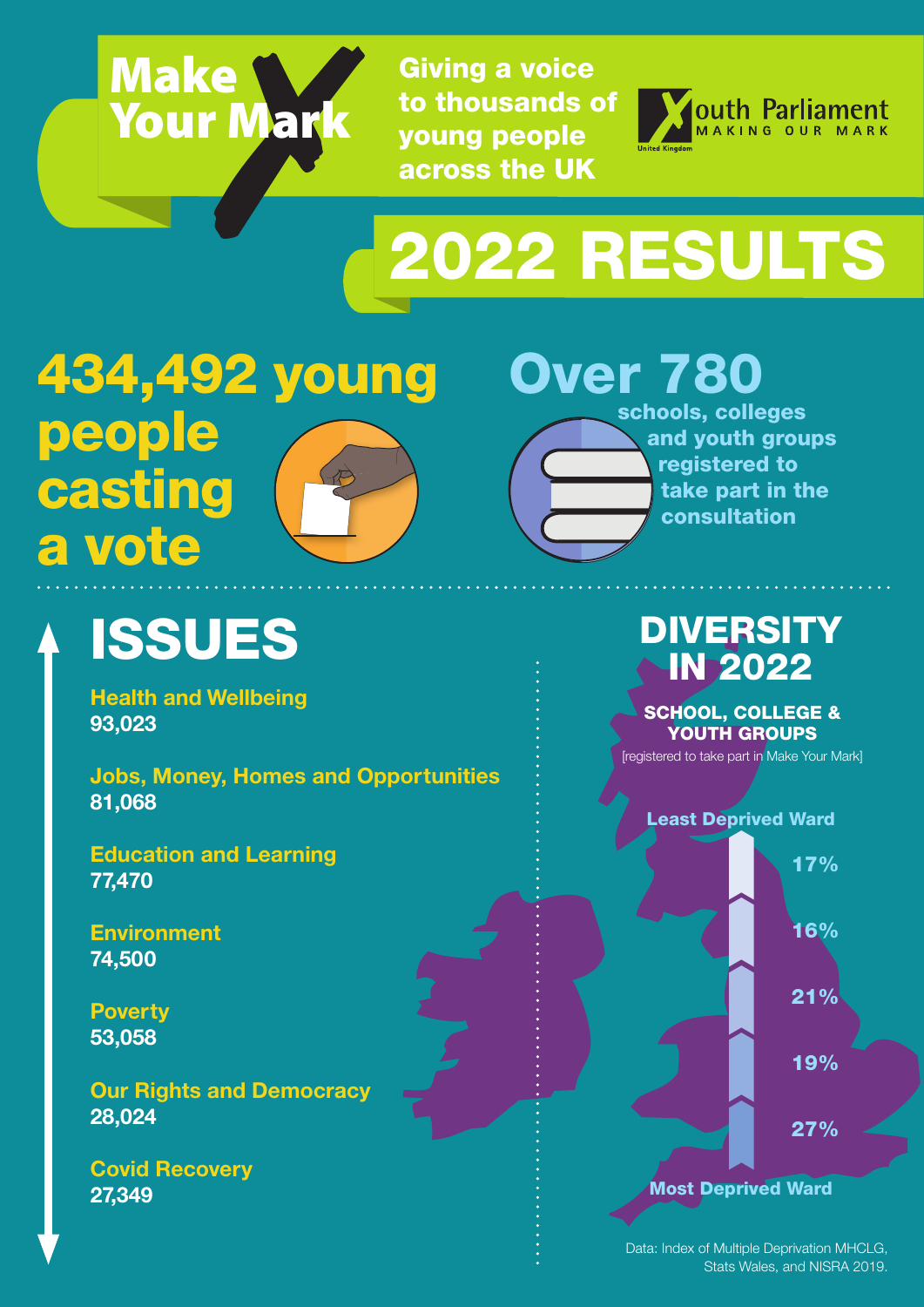**Make Wark** 

2011-2020

# RECURRING ISSUES

x6

### • Votes at 16

- Curriculum for Life
- **Mental Health**



x4

- **Transport**
- Living Wage and Equal/ minimum wage
- Work experience/getting ready for work
- x3 • Tackling Hate Crime/ racism & religious discrimination
- x2
- **Bullying**
- Welcome Refugees
- **End Knife Crime**
- **Climate Change**

CAMPAIGNS



**ENTRE** FOR YOUTH IMPACT

Produced by **The British Youth Council**  the youth-led charity making a difference for our future.

Switchboard: 020 4529 5927 Visit: <www.byc.org.uk> Follow us on Twitter and Facebook





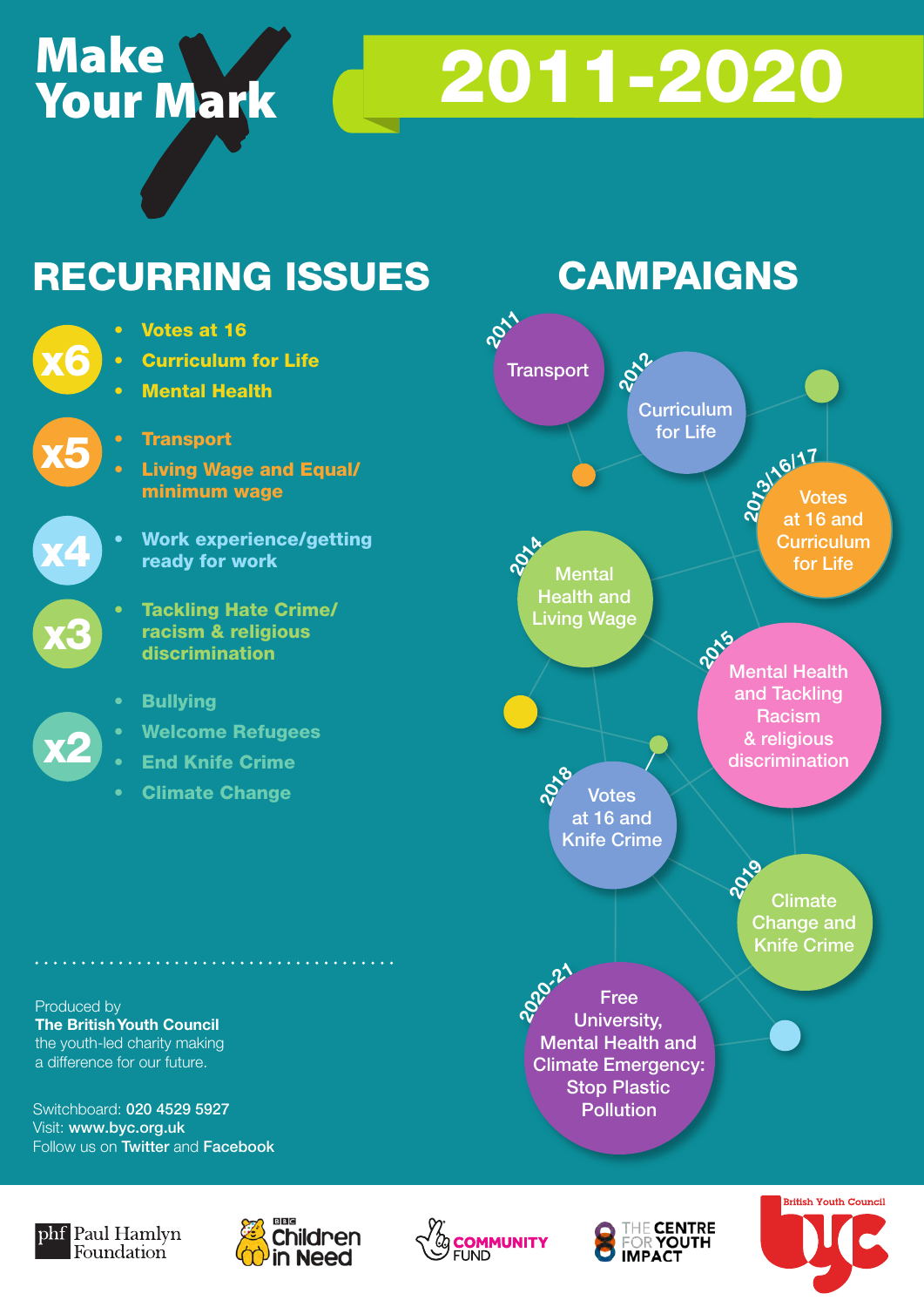### **CONTENTS**

**Introduction** *3*  **Turnout** *5*  **Topics** *6*  **Top Twenty** *7*  **British Forces Overseas Youth Service** *9*  **East Midlands** *10*  **East of England** *12*  **London** *14*  **North East** *16*  **North West** *18*  **Northern Ireland** *20*  **Scotland** *22*  **South East** *24*  **South West** *26*  **Wales** *28*  **West Midlands** *30*  **Yorkshire and Humberside** *32*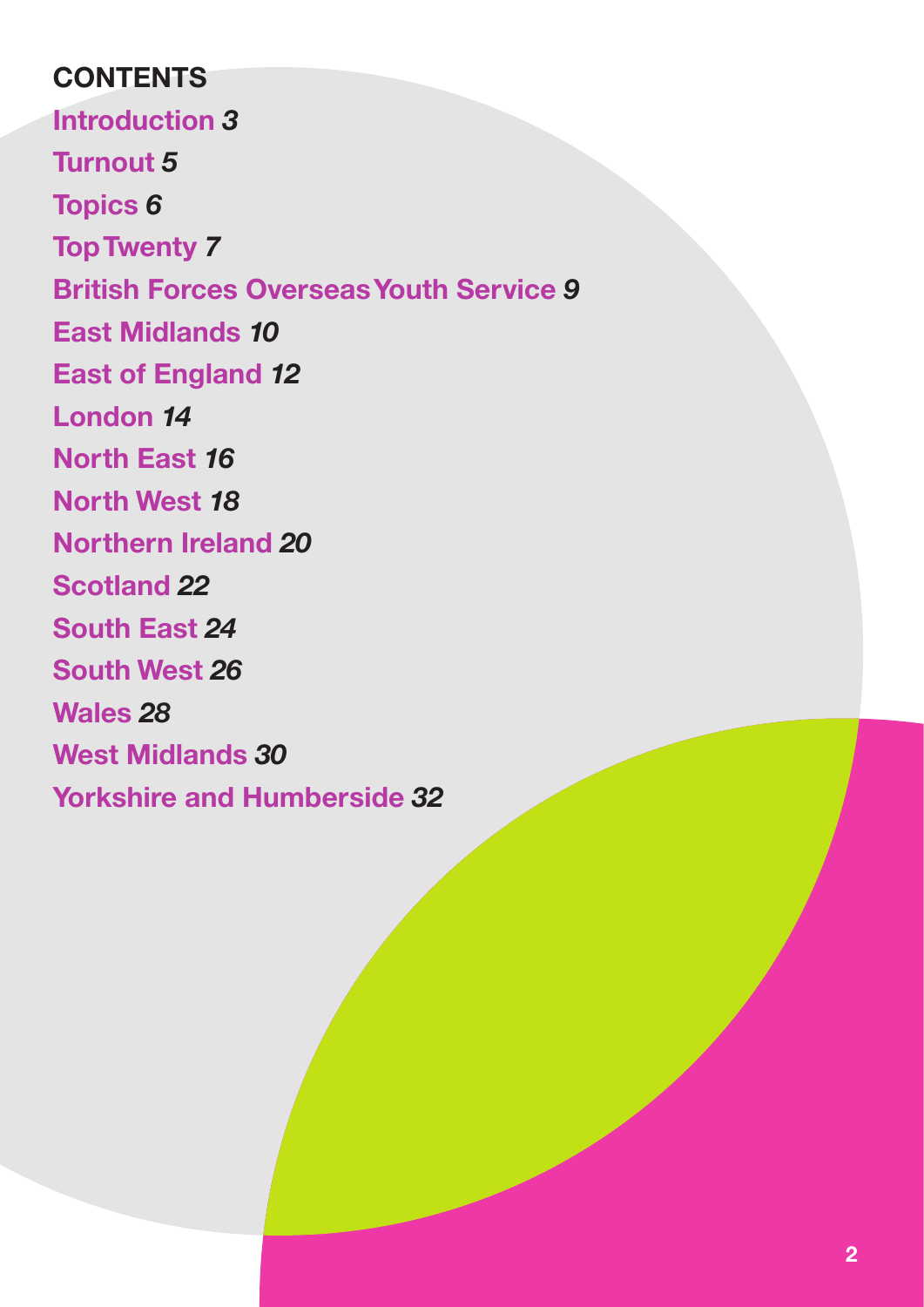### **Introduction**

2022 has been an exciting year for Make Your Mark. For the frst time we made the bold move to combine the UK consultation with Member of Youth Parliament elections in order to streamline the way in which we hear young people's voices. This approach was a big step and would not have been possible without the ongoing support from dedicated Local Authority workers across the UK.

Despite the changes in way the vote was held, what remains the same in 2022 is our gratitude and appreciation to the young people who took part, the schools, colleges and youth groups who supported the process and our funders The Paul Hamlyn Foundation, Children in Need and The National Lottery Community Fund. Finally, we would like to thank our partners who have helped facilitate the consultation; the Education and Engagement Team at UK Parliament and the Centre For Youth Impact.

We would also like to thank our current Members of Youth Parliament and Steering Group who have guided this new process from start to finish seamlessly. Without their dedication and tenacity, Make Your Mark would not be possible.

| Year                               | No. of Votes | <b>Turnout</b> |
|------------------------------------|--------------|----------------|
| 2022                               | 434,492      | 7.06%          |
| 2020 UK/<br><b>Devolved Topics</b> | 185,677      | 3.13%          |
| <b>Local Topics</b>                | 180,786      | 3.05%          |
| 2019 UK Topics                     | 838,288      | 13.93%         |
| <b>Devolved Topics</b>             | 840,322      | 14.04%         |
| 2018                               | 1,106,788    | 18,80%         |
| 2017                               | 954,766      | 16.20%         |
| 2016                               | 978,216      | 16.60%         |
| 2015                               | 969,992      | 16.46%         |
| 2014                               | 876,488      | 14.88%         |
| 2013                               | 478,386      | 8.12%          |
| 2012                               | 253,637      | 4.31%          |
| 2011                               | 65,532       | 1.10%          |

#### **UK Results**

#### **YOUTH POPULATION CHANGES**

For the 2022 consultation and Member of Youth Parliament Elections turnouts are based on the most recent data published by the Official of National Statistics which was published at the end of June 2021.

With the update in the 11-18 year old population, the removal of UK wide and Devolved Topics and a new combined approach to voting (Make Your Mark and Member of Youth Parliament Elections) in many Local Authorities, we propose that the 2022 data be used as a benchmark. The amalgamation of new factors means it would not be fair to compare figures in this report against previous years. Past turnouts can be found on our website at:

www.byc.org.uk/uk/uk-youth-parliament/make-your-mark

Make Your Mark usually selects the UK/Devolved topics Members of Youth Parliament debate in the House of Commons Chamber, where they also vote on the future campaigns. Due to the ongoing challenges of the global pandemic our 2020 - 22 cohort of Members of Youth Parliament were unable to meet and debate in the House of Commons. Therefore the process and purpose of Make Your Mark has been adapted to avoid potential challenges in the upcoming years.

Our Steering Group and Members of Youth Parliament worked together, using the 2020 manifesto to vote on the themes which appeared on the 2022 ballot paper.

The idea to have broader themes for Make Your Mark 2022 will mean newly elected Members of Youth Parliament will be able to conduct localised research to better understand how an issue impacts upon the communities and people they stand to represent.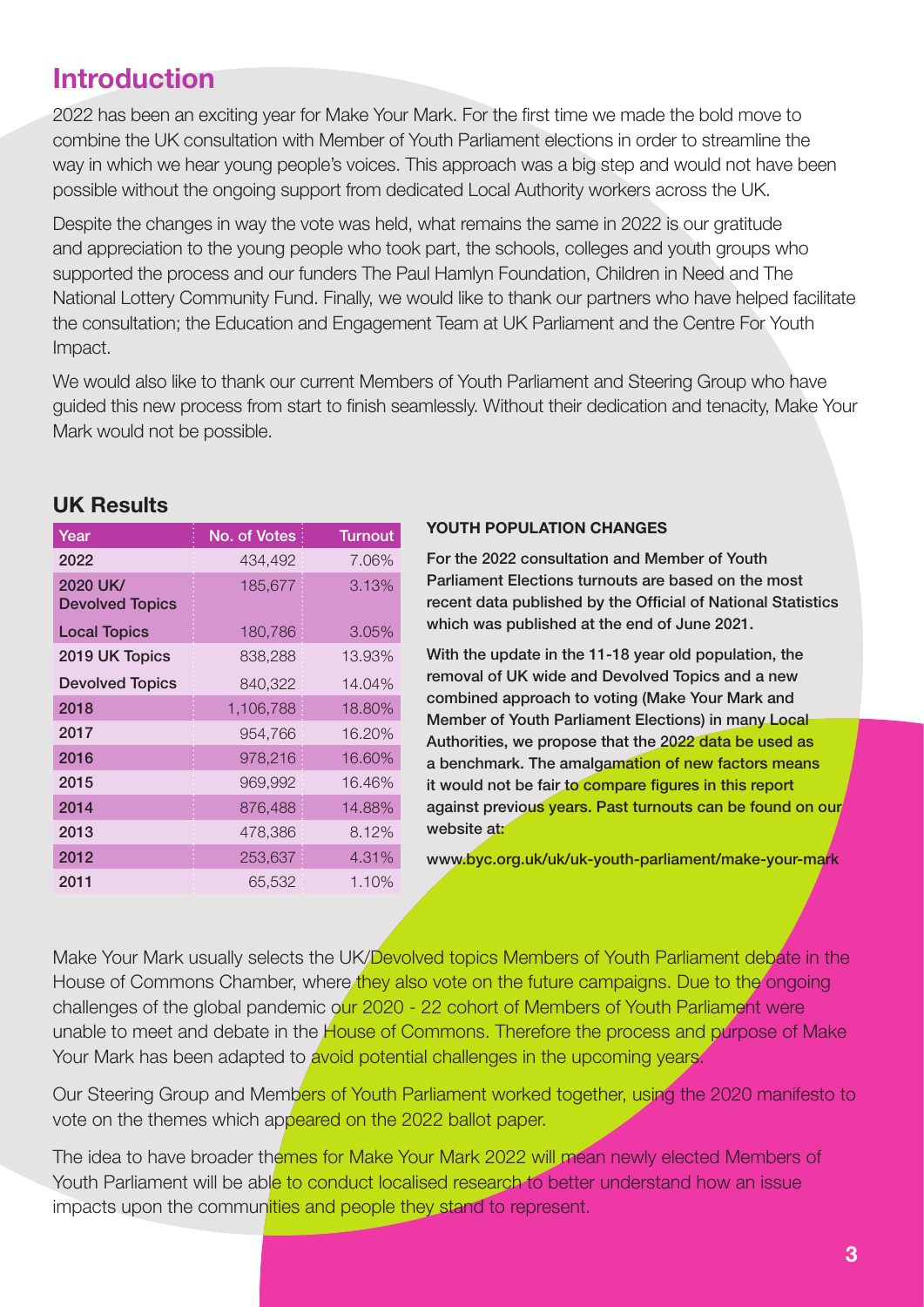The broad themes also removed the need to have UK wide/Devolved Topic breakdown from the ballot. We hope this new approach will mean young people can have real ownership of the issues they choose to tackle.

The Centre for Youth Impact has supported the delivery of Make Your Mark 2022 as part of a wider project on *Maximising Young People's Voice and Power,* collaboratively funded by Paul Hamlyn Foundation, The National Lottery Community Fund and BBC Children in Need. This project seeks to generate data and insight into what types of youth voice activity are happening across the UK, and who engages in this activity. This project will culminate in an interactive heatmap to be published in September 2022, which will show levels of youth voice activity by local authority, and will incorporate the vote and demographic data collected in Make Your Mark 2022.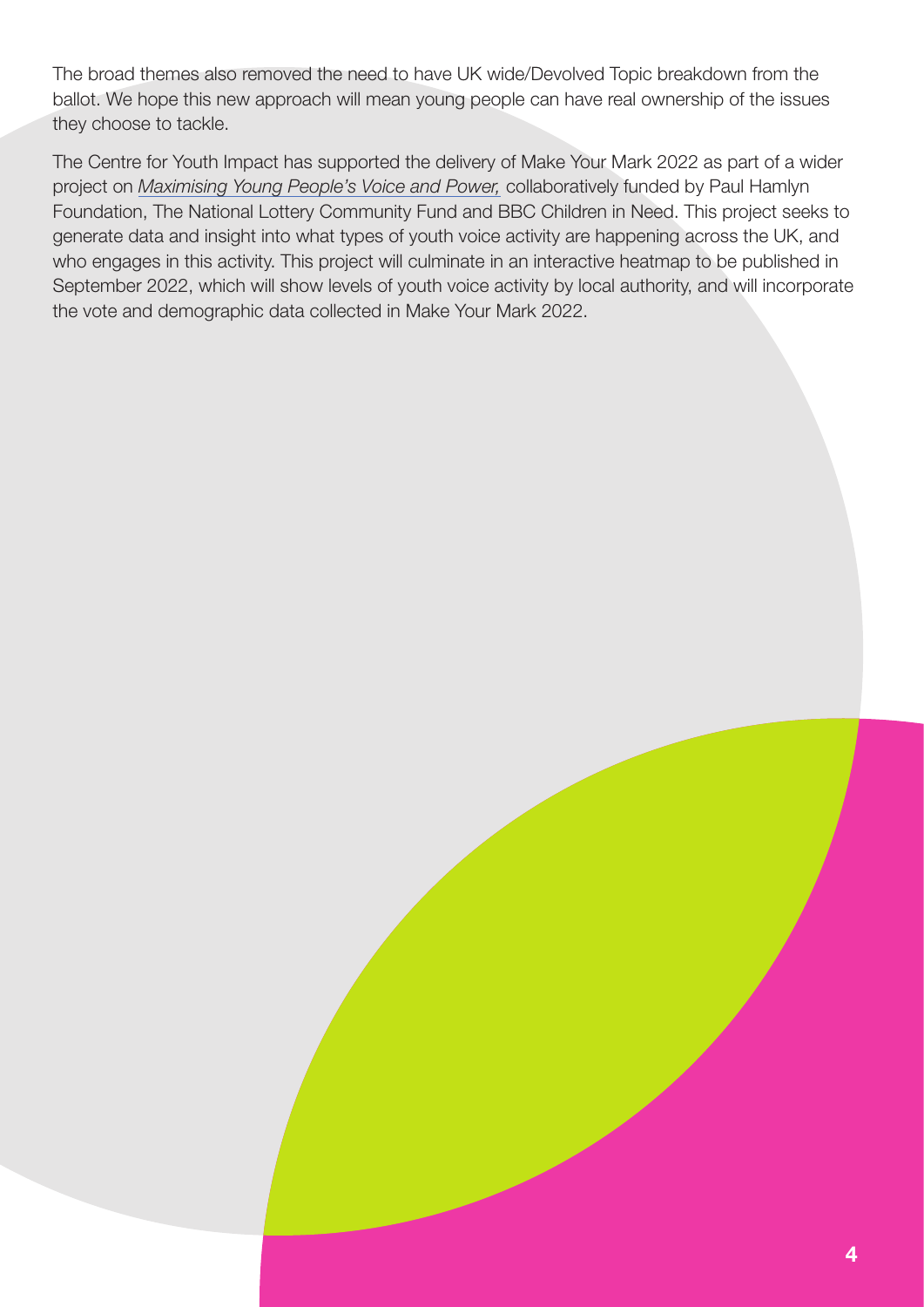#### **English Regions, Northern Ireland, Scotland, Wales and British Overseas Armed Forces Youth Service turnout**

| <b>Region/Nation</b>           | 11-18 Population 2018 | <b>Total Votes</b> | Turnout % |
|--------------------------------|-----------------------|--------------------|-----------|
| <b>British Forces Overseas</b> |                       | 24                 |           |
| <b>East Midlands</b>           | 442,917               | 18,922             | 4.27%     |
| <b>East of England</b>         | 582,214               | 54,662             | 9.39%     |
| London                         | 824,122               | 31,762             | 3.85%     |
| <b>North East</b>              | 236,125               | 31,430             | 13.31%    |
| <b>North West</b>              | 680,687               | 87,869             | 12.91%    |
| Northern Ireland               | 191,993               | 97                 | 0.05%     |
| <b>Scotland</b>                | 460,138               | 4,993              | 1.09%     |
| <b>South East</b>              | 874,040               | 72,362             | 8.28%     |
| <b>South West</b>              | 495,046               | 35,897             | 7.25%     |
| <b>Wales</b>                   | 282,581               | 10,866             | 3.85%     |
| <b>West Midlands</b>           | 568,962               | 27,895             | 4.90%     |
| <b>Yorkshire and Humber</b>    | 513,794               | 55,042             | 10.71%    |
| Postcode not matched           |                       | 2,671              |           |
|                                | 6,152,619             | 434,492            | 7.06%     |

\*As part of the voting page on the website, young people were asked to provide a full postcode. This was then used to allocate their vote to the relevant Local Authority. Where only part or an inaccurate postcode e.g. an O was used in place of a 0 (zero), it has not been possible to allocate these votes to the Local Authority. In order for these votes to still count, they have been grouped together.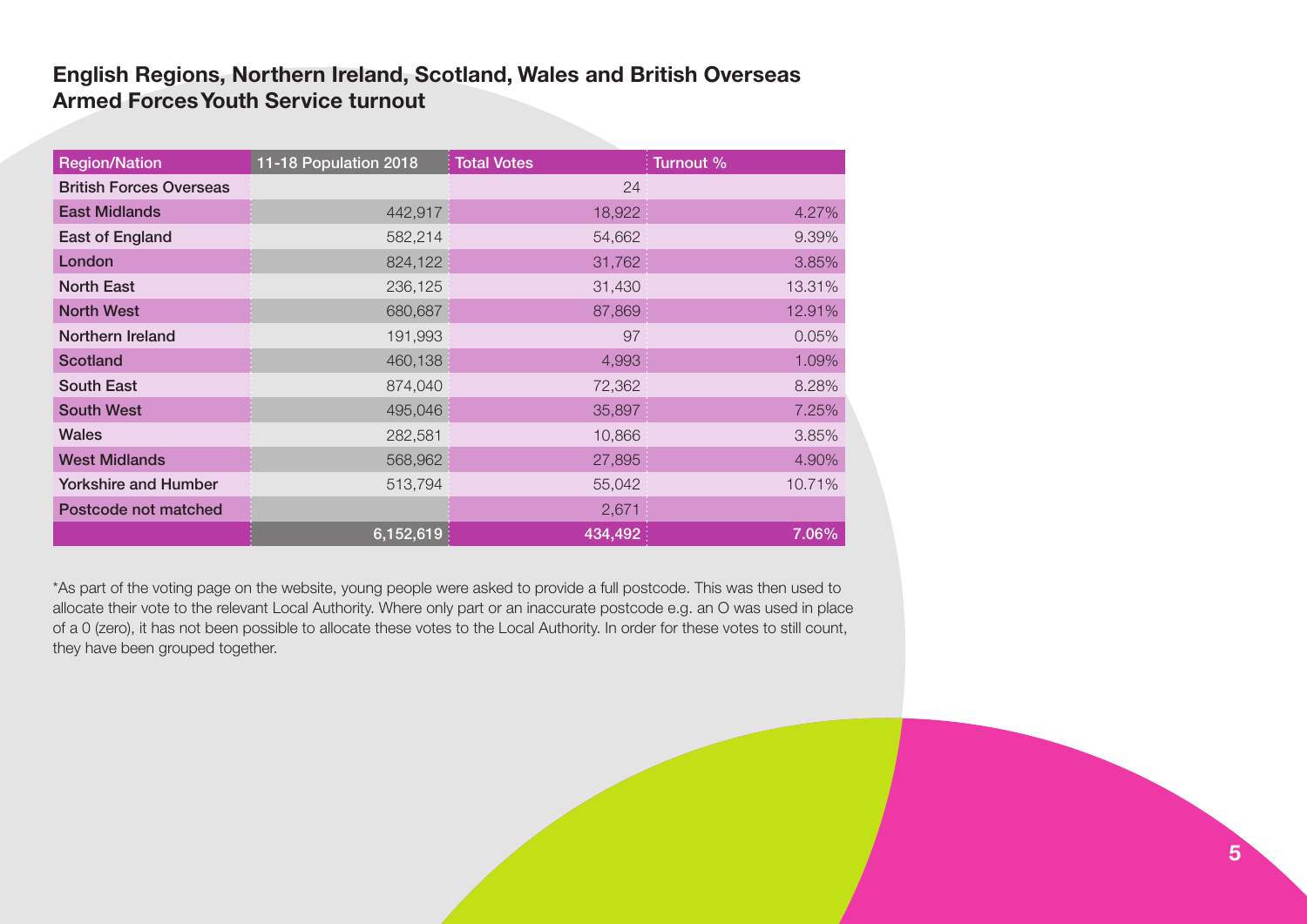#### **English Regions, Northern Ireland, Scotland, Wales and British Overseas Armed Forces Youth Service topics**

|                                                | East Midlands   | England<br>$\overline{5}$<br>East | London | East<br>North | iseW<br>North | Northern Ireland | Scotland | East<br>South | West<br>South | Wales  | West Midlands | ৯ :<br>and Humb<br>Yorkshire | tially<br>ਨ<br>piduio<br><b>Online</b><br>ō: | Overseas<br>Forces<br>British | <b>Total</b> |
|------------------------------------------------|-----------------|-----------------------------------|--------|---------------|---------------|------------------|----------|---------------|---------------|--------|---------------|------------------------------|----------------------------------------------|-------------------------------|--------------|
| <b>Covid Recovery</b>                          | 3327            | 3131                              | 1855   | 1694          | 5187          | 9                | 701      | 2948          | 1999          | 871    | 1640          | 3,824                        | 161                                          | $\overline{2}$                | 27,349       |
| <b>Education and Learning</b>                  | 3750            | 9059                              | 6040   | 5054          | 16352         | 19               | 659      | 13240         | 6824          | 1876   | 5071          | 9,034                        | 491                                          |                               | 77,470       |
| Environment                                    | 3706            | 9712                              | 4699   | 5279          | 13305         | 19               | 717      | 14085         | 7007          | 1654   | 4953          | 8,855                        | 505                                          | $\overline{4}$                | 74,500       |
| <b>Health and Wellbeing</b>                    | 3138            | 12518                             | 7591   | 7344          | 17087         | 16               | 747      | 14579         | 8262          | 3115   | 5828          | 12,267                       | 521                                          | 10 <sup>1</sup>               | 93,023       |
| Jobs, Money, Homes and<br><b>Opportunities</b> | 2486            | 10449                             | 5324   | 6396          | 16847         | 17               | 696      | 14322         | 4949          | 1848   | 5570          | 11,629                       | 532                                          | 3                             | 81,068       |
| <b>Our Rights and Democracy</b>                | 971             | 3257                              | 2280   | 1635          | 6711          | 11 <sup>1</sup>  | 705      | 4610          | 2671          | 494    | 1569          | 2,940                        | 168                                          | 2 <sup>1</sup>                | 28,024       |
| <b>Poverty</b>                                 | 1544            | 6536                              | 3973   | 4028          | 12380         | 6                | 768      | 8578          | 4185          | 1008   | 3264          | 6,493                        | 293                                          | $\overline{2}$                | 53,058       |
| <b>Total Votes:</b>                            | 18,922 $\vdots$ | 54,662:                           | 31,762 | 31,430        | 87,869        | 97 <sup>1</sup>  | 4,993    | 72,362        | 35,897        | 10,866 | 27,895        | 55,042                       | 2,671                                        | 24:                           | 434,492      |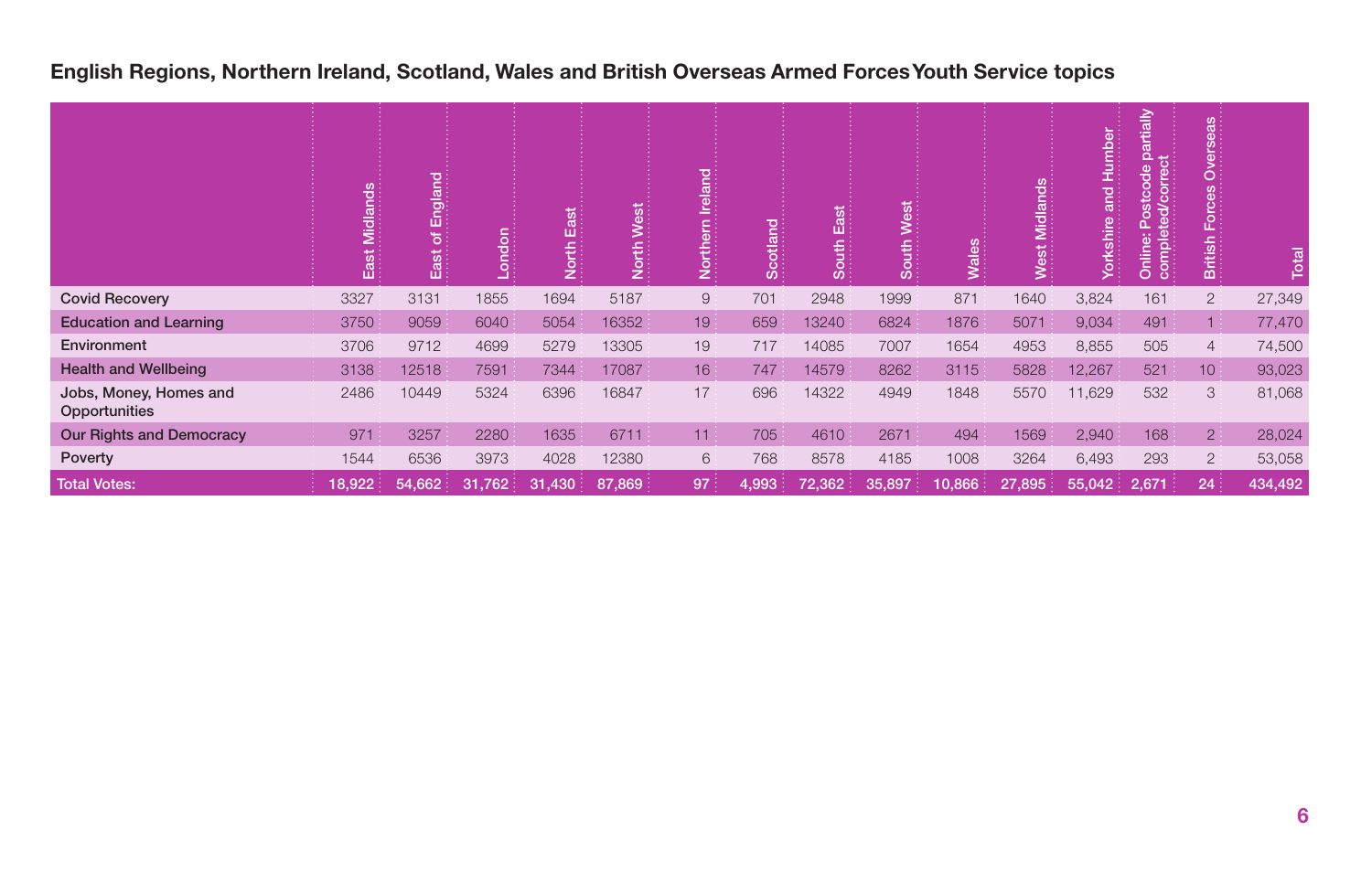#### **Top 20 Areas (based on percentage turnout)**

| <b>Position</b> | <b>Region/Nation</b>     | <b>Local Authority/</b><br><b>Constituency</b> | $11 - 18$<br>year old<br>population | <b>Total Votes</b> | Turnout % |
|-----------------|--------------------------|------------------------------------------------|-------------------------------------|--------------------|-----------|
| 1               | East Midlands            | Rutland                                        | 4,134                               | 1,930              | 46.69%    |
| $\overline{2}$  | East of England          | Southend-on-Sea, City of                       | 16,918                              | 7,136              | 42.18%    |
| 3               | North West               | Oldham                                         | 25,940                              | 10,888             | 41.97%    |
| 4               | <b>West Midlands</b>     | Wolverhampton                                  | 25,808                              | 10,146             | 39.31%    |
| 5               | South West               | Plymouth                                       | 22,735                              | 8,701              | 38.27%    |
| 6               | <b>Wales</b>             | Ceredigion                                     | 5,796                               | 2,160              | 37.27%    |
| 7               | Yorkshire and Humberside | <b>Barnsley</b>                                | 22,044                              | 7,758              | 35.19%    |
| 8               | North West               | <b>Trafford</b>                                | 25,335                              | 8,814              | 34.79%    |
| 9               | North East               | Darlington                                     | 10,173                              | 3,477              | 34.18%    |
| 10              | <b>North East</b>        | <b>Redcar and Cleveland</b>                    | 12,166                              | 3,958              | 32.53%    |
| 11              | North West               | <b>Blackburn with Darwen</b>                   | 17,116                              | 5,027              | 29.37%    |
| 12              | South East               | Medway                                         | 27,598                              | 7,988              | 28.94%    |
| 13              | Yorkshire and Humberside | Doncaster                                      | 29,261                              | 8,466              | 28.93%    |
| 14              | South East               | Southampton                                    | 21,017                              | 6,080              | 28.93%    |
| 15              | North East               | South Tyneside                                 | 13,169                              | 3,682              | 27.96%    |
| 16              | North West               | <b>Bolton</b>                                  | 28,987                              | 8,090              | 27.91%    |
| 17              | North West               | <b>Tameside</b>                                | 21,220                              | 5,917              | 27.88%    |
| 18              | <b>West Midlands</b>     | <b>Telford and Wrekin</b>                      | 18,085                              | 4,855              | 26.85%    |
| 19              | North East               | Hartlepool                                     | 8,932                               | 2,358              | 26.40%    |
| 20              | South East               | <b>Bracknell Forest</b>                        | 13,076                              | 3,441              | 26.32%    |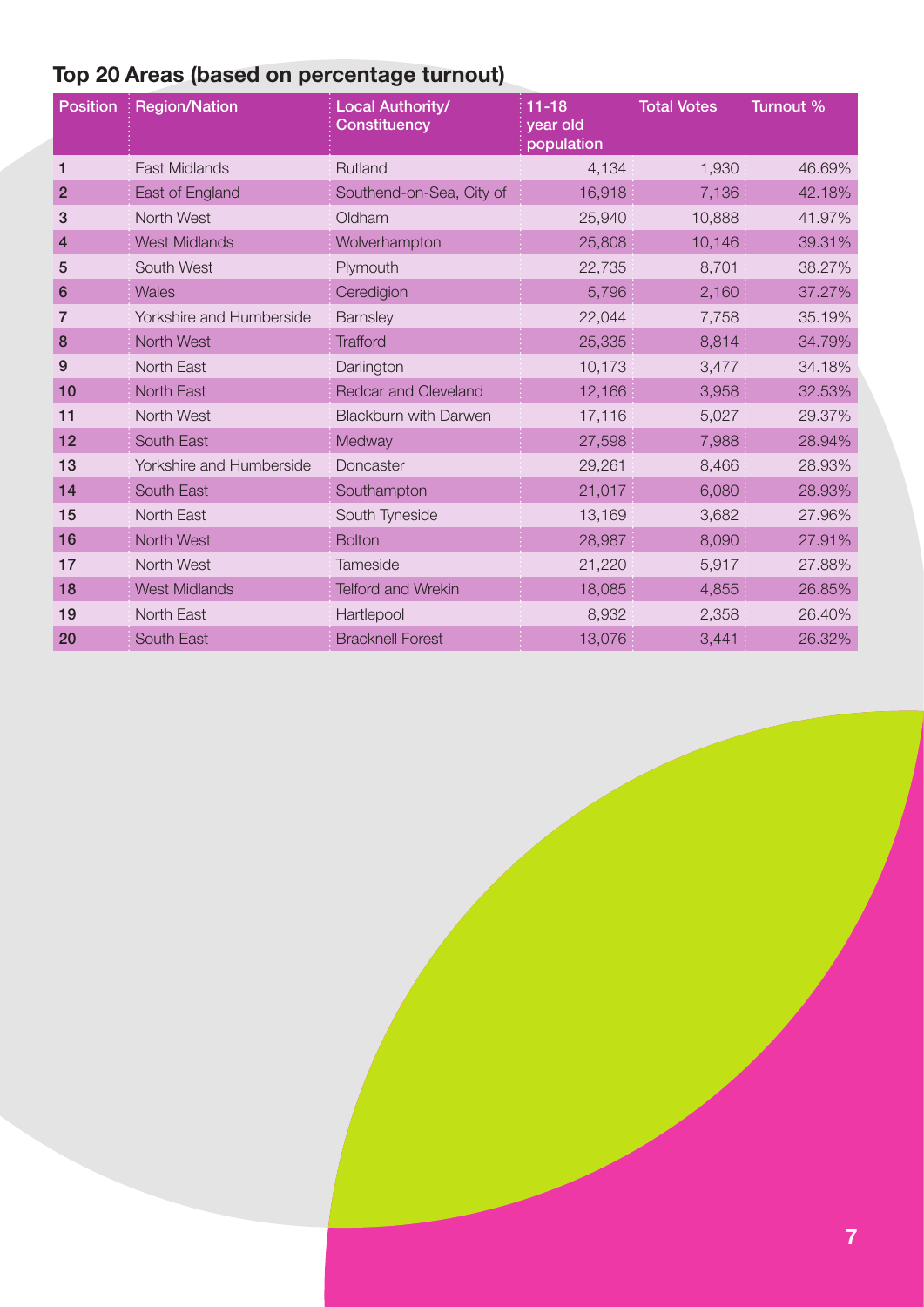#### **Top 20 areas based on number of votes**

| <b>Position</b> | <b>Region/Nation</b>     | <b>Local Authority/</b><br><b>Constituency</b> | <b>Total Votes</b> |
|-----------------|--------------------------|------------------------------------------------|--------------------|
| 1               | East of England          | <b>Essex</b>                                   | 20,218             |
| $\overline{2}$  | South East               | Hampshire                                      | 17,385             |
| 3               | North West               | Lancashire                                     | 16,359             |
| $\overline{4}$  | East of England          | Norfolk                                        | 11,659             |
| 5               | South East               | <b>West Sussex</b>                             | 11,212             |
| 6               | North West               | Oldham                                         | 10,888             |
| $\overline{7}$  | <b>West Midlands</b>     | Wolverhampton                                  | 10,146             |
| 8               | South East               | <b>East Sussex</b>                             | 9,565              |
| 9               | North West               | <b>Trafford</b>                                | 8,814              |
| 10              | South West               | Plymouth                                       | 8,701              |
| 11              | Yorkshire and Humberside | Doncaster                                      | 8,466              |
| 12              | North West               | <b>Bolton</b>                                  | 8,090              |
| 13              | South East               | Medway                                         | 7,988              |
| 14              | Yorkshire and Humberside | <b>Barnsley</b>                                | 7,758              |
| 15              | London                   | <b>Bromley</b>                                 | 7,390              |
| 16              | <b>East Midlands</b>     | Nottinghamshire                                | 7,371              |
| 17              | East of England          | Southend-on-Sea                                | 7,136              |
| 18              | Yorkshire and Humberside | Sheffield                                      | 6,968              |
| 19              | North West               | Manchester                                     | 6,729              |
| 20              | South West               | <b>Dorset</b>                                  | 6,474              |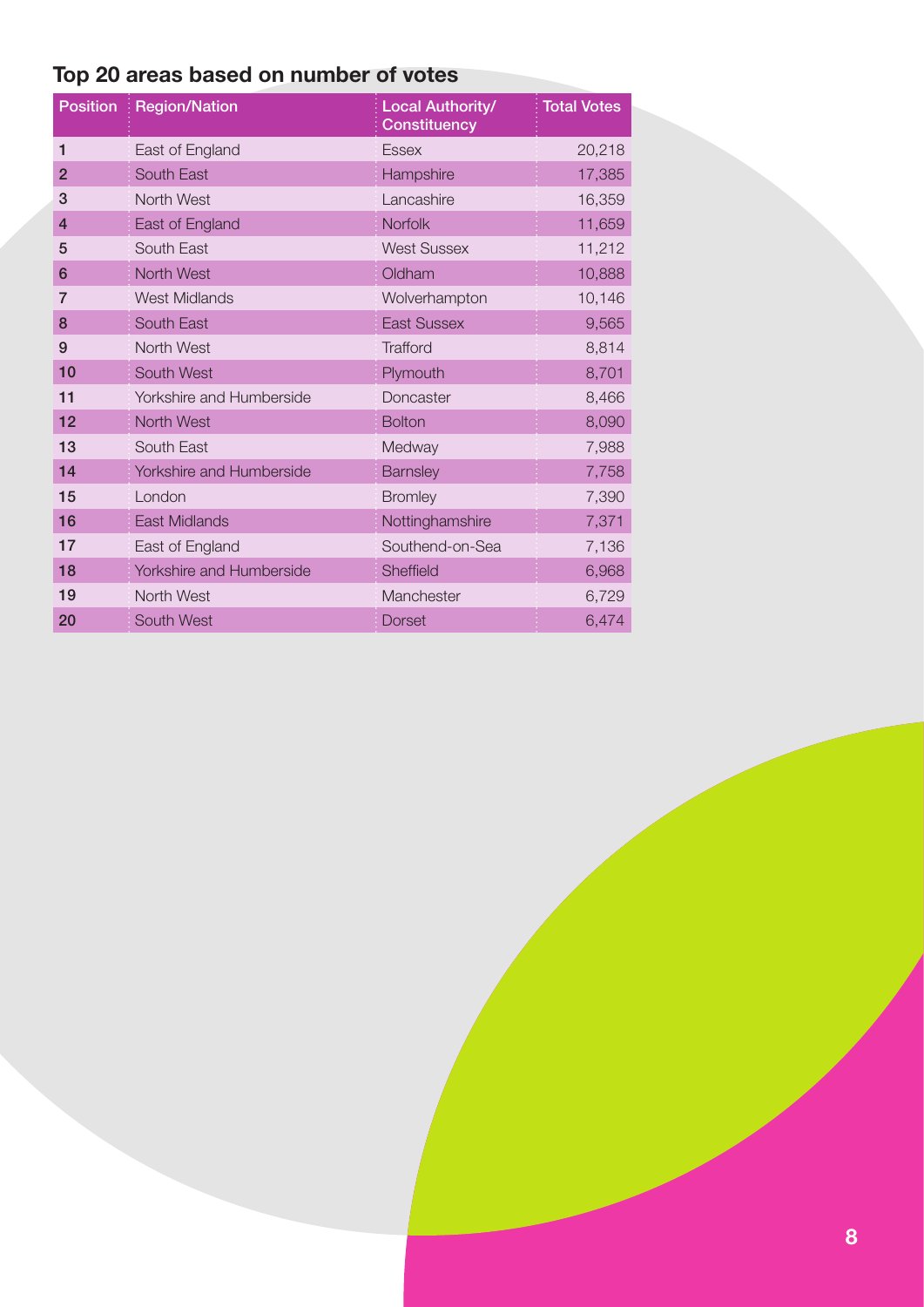#### **British Forces Overseas Youth Service & Online: Postcode partially completed/correct**

|                                   |                          | กา<br>pivo<br>Θ | စ္စာ<br>ᅙ<br>. ल<br>ត<br>Educatio | 面   | eing<br><b>Wellbe</b><br>and<br>Health | ਨ<br>ದ<br>ທ<br>ሰነ<br><u>a:</u><br>с<br>ō | ю<br>ā |              | ഉ<br>$\overline{\mathfrak{a}}$ |
|-----------------------------------|--------------------------|-----------------|-----------------------------------|-----|----------------------------------------|------------------------------------------|--------|--------------|--------------------------------|
| <b>British Forces</b><br>Overseas | <b>Various Locations</b> | C               |                                   | 4   | 10                                     | 3                                        | 2      | $\mathbf{2}$ | 24                             |
| Online                            | Postcode<br>unmatched    | 161             | 491                               | 505 | 521                                    | 532                                      | 168    | 293          | 2,671                          |

\*As part of the voting page young people were asked to provide a full postcode. Using a UK Government postcode database. This was then used to allocate their vote to the relevant Local Authority. Where only a part, or an inaccurate postcode was provided eg. an O was used in place of a 0 (zero), it has not been possible to allocate these votes to the Local Authority. In order for these votes to still count, they have been grouped together.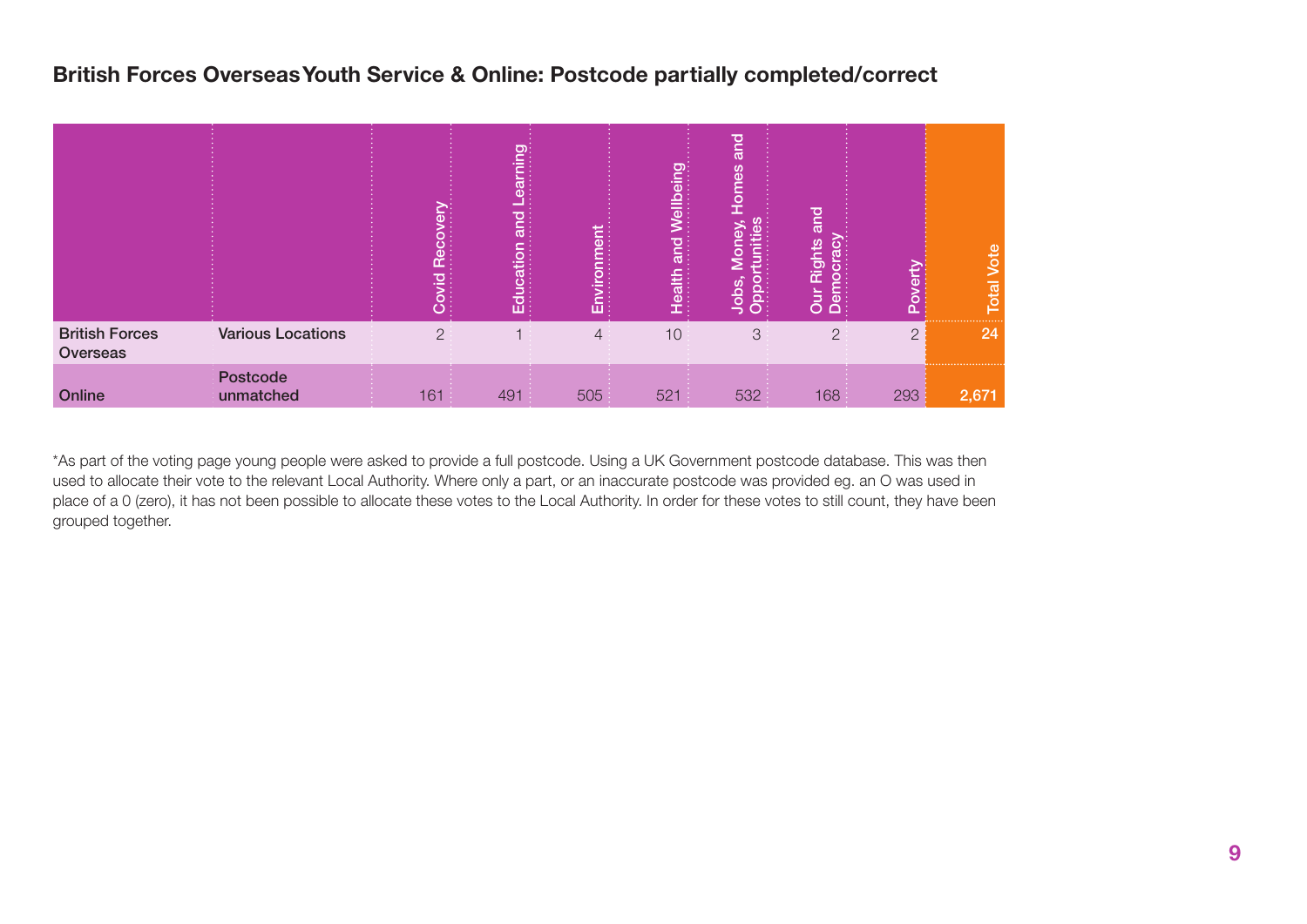#### **East Midlands Turnout**

| <b>Local Council</b>          | Population age 11-18 | <b>Total Vote</b> | Turnout % |
|-------------------------------|----------------------|-------------------|-----------|
| Derby                         | 25,922               | $\overline{2}$    | 0.0%      |
| <b>Derbyshire</b>             | 69,490               | 5,038             | 7.2%      |
| Leicester                     | 35,449               | 1,291             | 3.6%      |
| Leicestershire                | 64,897               | 2,907             | 4.5%      |
| Lincolnshire                  | 64,710               | 350               | 0.5%      |
| <b>North Northamptonshire</b> | 34,851               | 17                | 0.0%      |
| Nottingham                    | 30,078               | 11                | 0.0%      |
| Nottinghamshire               | 74,087               | 7,371             | 9.9%      |
| <b>Rutland</b>                | 4,134                | 1,930             | 46.7%     |
| <b>West Northamptonshire</b>  | 39,299               | 5                 | 0.0%      |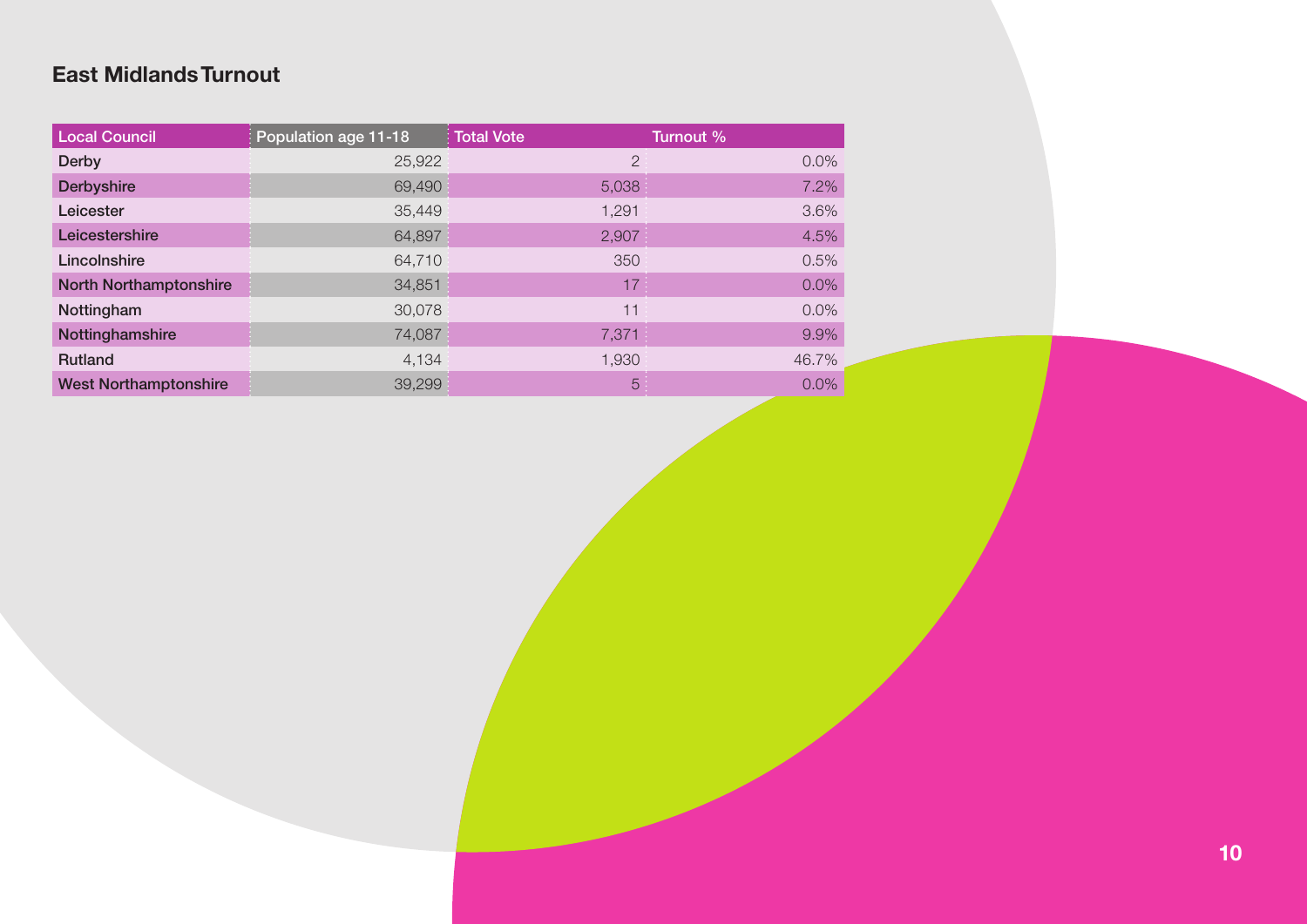#### **East Midlands**

|                                  | Recovery<br>Covid | earning<br>and<br>Education | Ξ<br>띧         | Health and Wellbeing | <b>p</b> la<br>Homes<br>Jobs, Money,<br>tunitie<br>Oppor | and<br><b>Our Rights</b><br>$\bar{\mathbb{E}}$<br>Ŏ<br><b>B</b> | Poverty        | <b>Total Vote</b> |
|----------------------------------|-------------------|-----------------------------|----------------|----------------------|----------------------------------------------------------|-----------------------------------------------------------------|----------------|-------------------|
|                                  | $\overline{O}$    |                             | $\overline{O}$ |                      | $\Omega$                                                 |                                                                 | $\Omega$       |                   |
| Derbyshire                       | 222               | 793                         | 968            | 1,240                | 1,058                                                    | 268                                                             | 489            | 5,038             |
|                                  |                   | 292                         |                | 266                  |                                                          | 85                                                              |                | 1,291             |
| Leicestershire                   | 129               | 616                         | 447            | 698                  | 482                                                      | 128                                                             | 407            | 2,907             |
|                                  | 10                |                             | 71             |                      | 53                                                       |                                                                 | 11             | 350               |
| <b>North</b><br>Northamptonshire |                   | $\mathsf O$                 | 5              | $\mathbf{2}$         | 3                                                        |                                                                 | 5              | 17                |
|                                  | $\overline{O}$    | 4                           | $\overline{2}$ |                      |                                                          |                                                                 | $\mathbf{2}$   | 11                |
| Nottinghamshire                  | 2,816             | 1,608                       | 1,602          | 415                  | 335                                                      | 317                                                             | 278            | 7,371             |
| <b>Rutland</b>                   | 79                | 368                         | 442            | 388                  | 305                                                      | 159                                                             | 189            | 1,930             |
| West<br>Northamptonshire         | $\overline{O}$    |                             | $\overline{2}$ | $\circ$              |                                                          |                                                                 | $\overline{0}$ | 5                 |
| <b>TOTALS</b>                    | 3,327             | 3,750                       | 3,706          | 3,138                | 2,486                                                    | 971                                                             | 1,544          | 18,922            |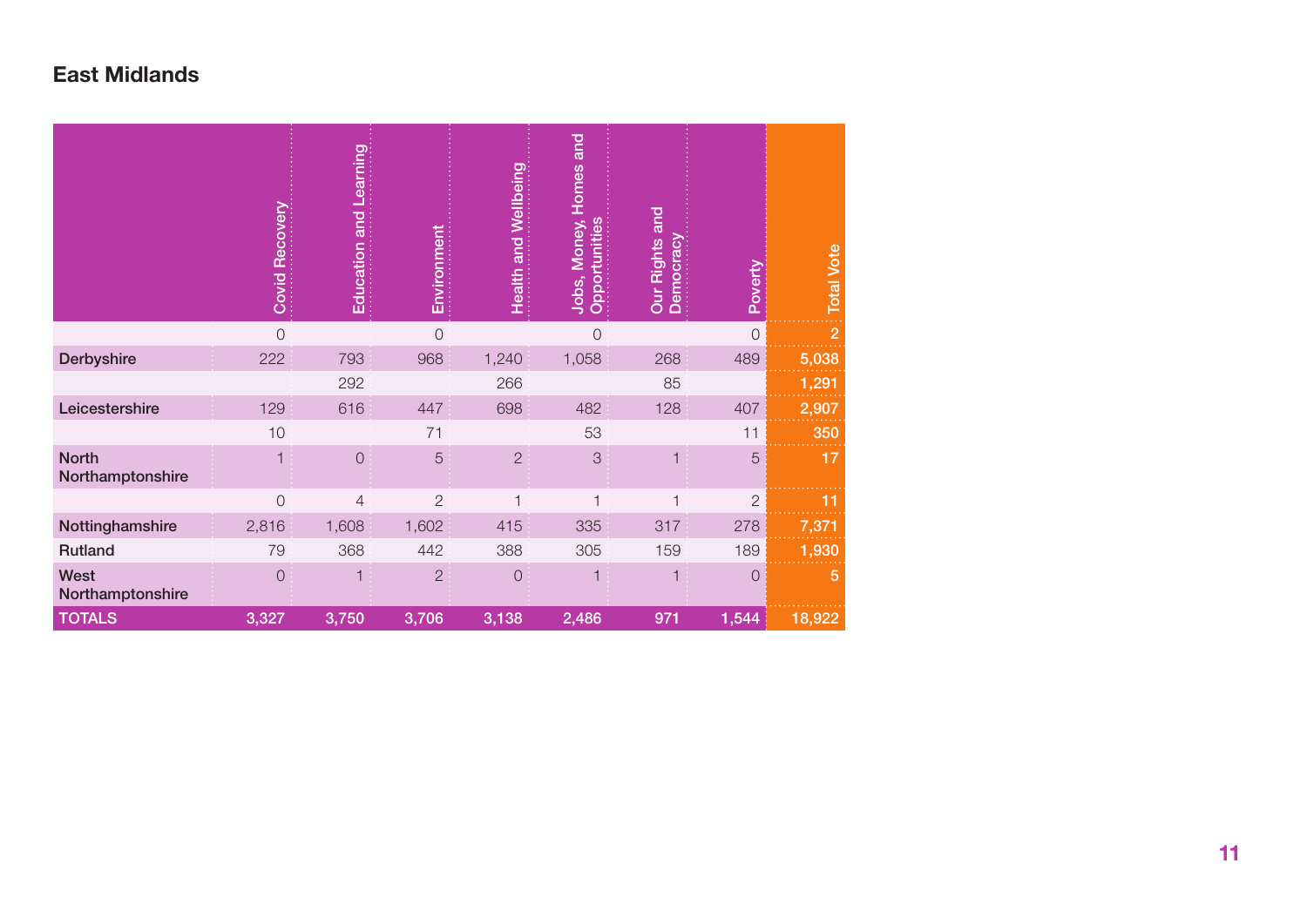#### **East of England Turnout**

| <b>Local Council</b>        | $\frac{1}{2}$ Population age 11-18 | <b>Total Vote</b> | Turnout % |
|-----------------------------|------------------------------------|-------------------|-----------|
| <b>Bedford</b>              | 17,447                             | 4,278             | 24.52%    |
| Cambridgeshire              | 60,104                             | 5                 | 0.01%     |
| <b>Central Bedfordshire</b> | 26,951                             | 2,128             | 7.90%     |
| <b>Essex</b>                | 137,144                            | 20,218            | 14.74%    |
| Hertfordshire               | 117,979                            | 449               | 0.38%     |
| Luton                       | 22,937                             | 2                 | 0.01%     |
| <b>Norfolk</b>              | 76,103                             | 11,659            | 15.32%    |
| Peterborough                | 20,215                             | 5,127             | 25.36%    |
| Southend-on-Sea, City of    | 16,918                             | 7,136             | 42.18%    |
| <b>Suffolk</b>              | 68,201                             | 3,281             | 4.81%     |
| <b>Thurrock</b>             | 18,215                             | 379               | 2.08%     |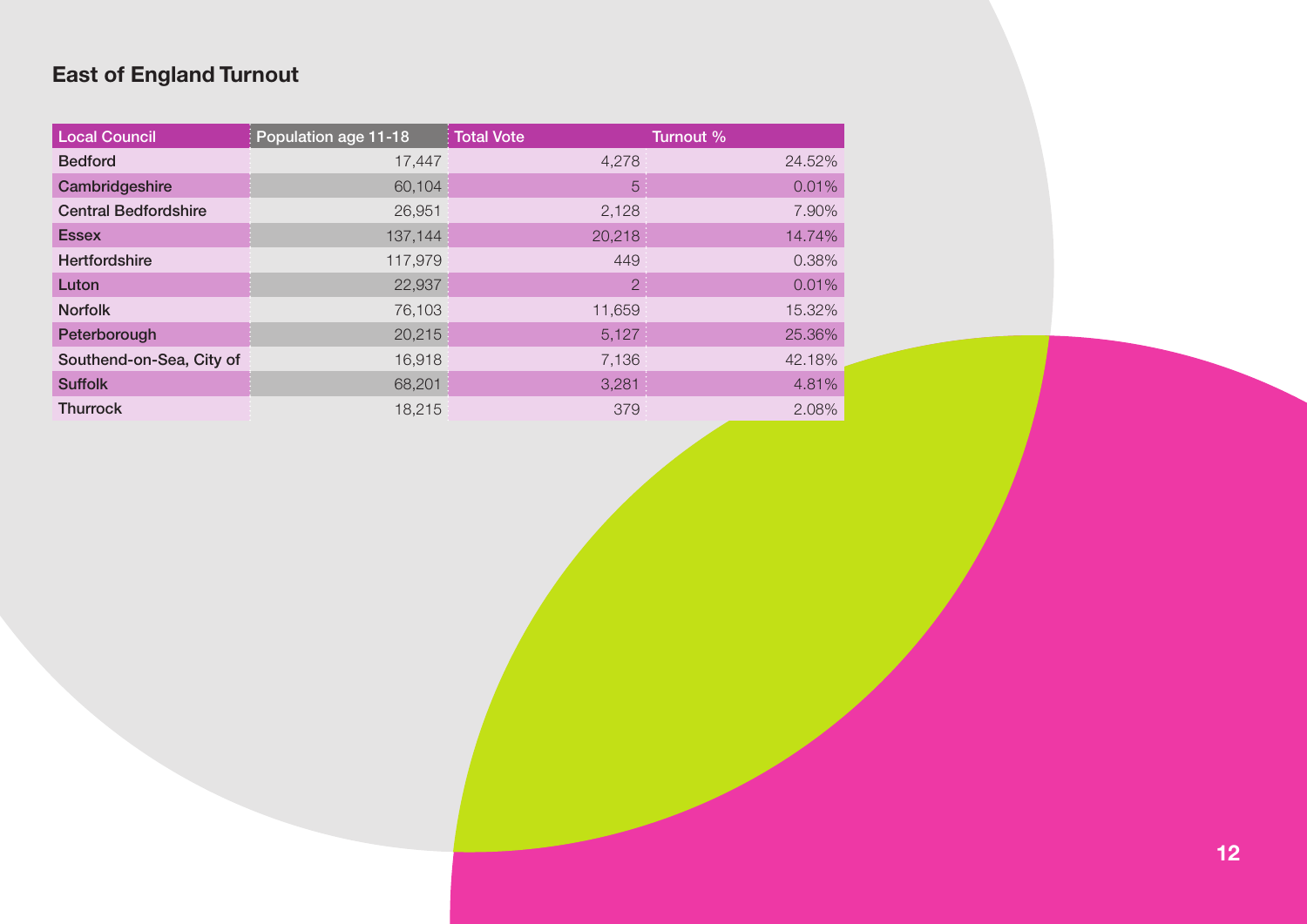#### **East of England**

|                             | <b>Covid Recovery</b> | earning<br><b>Pug</b><br>Education | men<br>띧      | Health and Wellbeing | lous<br>Homes<br>Jobs, Money,<br>ities<br>Oppoi | <b>Our Rights and</b><br>ට<br>ල<br>Demo | Poverty  | <b>Total Vote</b> |
|-----------------------------|-----------------------|------------------------------------|---------------|----------------------|-------------------------------------------------|-----------------------------------------|----------|-------------------|
| <b>Bedford</b>              | 165                   | 838                                | 736           | 938                  | 693                                             | 278                                     | 630      | 4,278             |
| Cambridgeshire              | $\overline{O}$        | 3                                  | $\mathcal{O}$ | $\mathbf{O}$         | $\mathbf 0$                                     | $\overline{2}$                          | 0        | 5                 |
| <b>Central Bedfordshire</b> | 261                   | 179                                | 623           | 506                  | 150                                             | 198                                     | 211      | 2,128             |
| <b>Essex</b>                | 1,490                 | 2,765                              | 3,267         | 4,307                | 4,557                                           | 1,362                                   | 2,470    | 20,218            |
| Hertfordshire               | 16                    | 76                                 | 87            | 135                  | 49                                              | 29                                      | 57       | 449               |
| Luton                       | $\overline{O}$        | $\overline{O}$                     | 1             | $\overline{0}$       | $\overline{0}$                                  |                                         | $\Omega$ | $\overline{2}$    |
| <b>Norfolk</b>              | 519                   | 2,183                              | 2,154         | 2,816                | 2,293                                           | 623                                     | 1,071    | 11,659            |
| Peterborough                | 301                   | 1,043                              | 898           | 1,073                | 980                                             | 269                                     | 563      | 5,127             |
| Southend-on-Sea, City of    | 237                   | 1,508                              | 1,131         | 1,742                | 1,268                                           | 327                                     | 923      | 7,136             |
| <b>Suffolk</b>              | 124                   | 394                                | 748           | 939                  | 384                                             | 154                                     | 538      | 3,281             |
| <b>Thurrock</b>             | 18                    | 70                                 | 67            | 62                   | 75                                              | 14                                      | 73       | 379               |
| <b>TOTALS</b>               | 3,131                 | 9,059                              | 9,712         | 12,518               | 10,449                                          | 3,257                                   | 6,536    | 54,662            |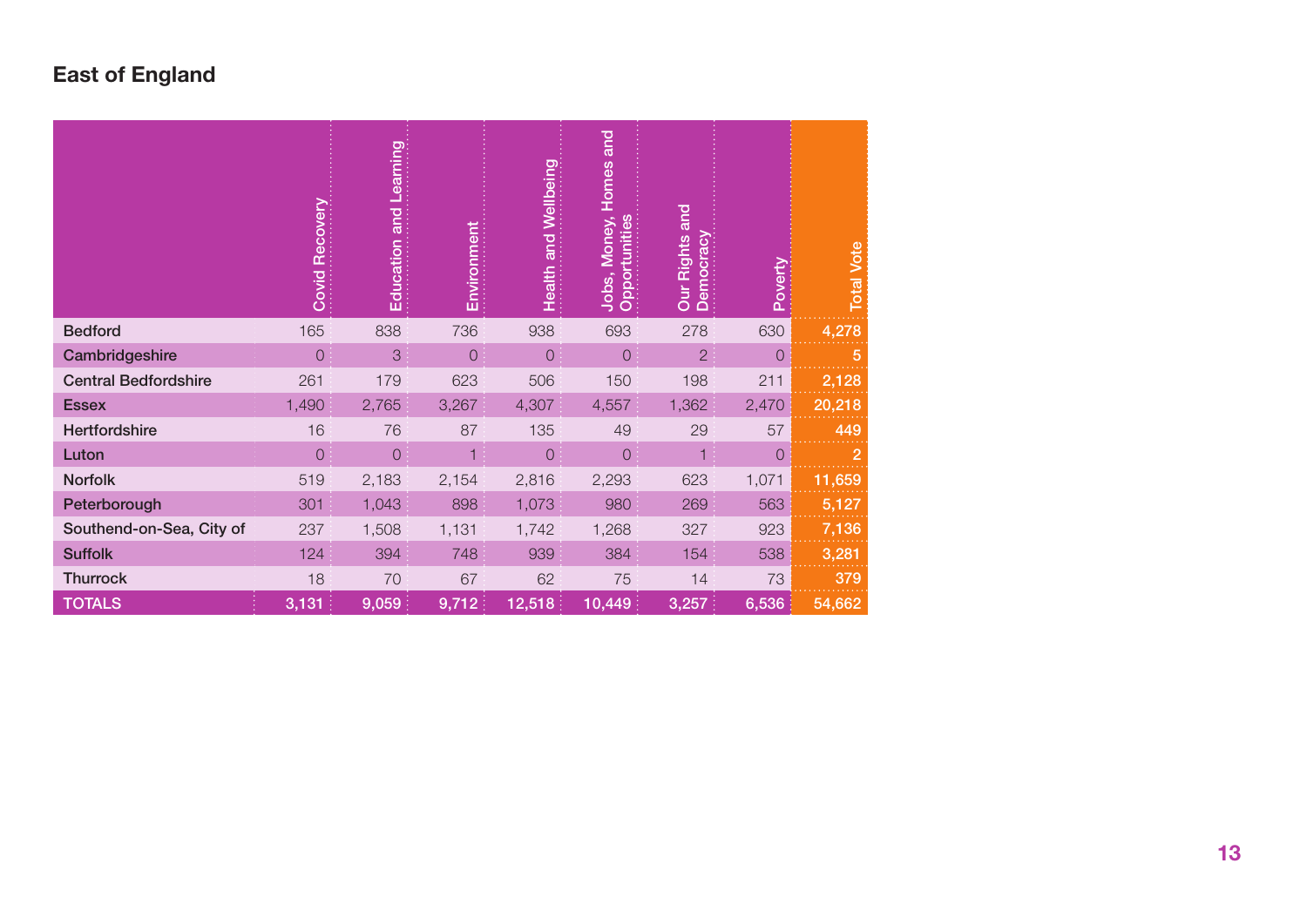#### **London Turnout**

| <b>Local Council</b>          | Population age 11-18 : Total Vote |                            | Turnout % |
|-------------------------------|-----------------------------------|----------------------------|-----------|
| <b>Barking and Dagenham</b>   | 25,128                            | 79                         | 0.31%     |
| <b>Barnet</b>                 | 39,692                            | $\,8\,$                    | 0.02%     |
| <b>Bexley</b>                 | 24,610                            | 14                         | 0.06%     |
| <b>Brent</b>                  | 30,573                            | 994                        | 3.25%     |
| <b>Bromley</b>                | 31,589                            | 7,390                      | 23.39%    |
| Camden                        | 23,414                            | 3                          | 0.01%     |
| City of London                | 700                               | $\mathbf 0$                | 0.00%     |
| Croydon                       | 39,956                            | 3                          | 0.01%     |
| Ealing                        | 33,059                            | 19                         | 0.06%     |
| <b>Enfield</b>                | 35,634                            | $\overline{2}$             | 0.01%     |
| Greenwich                     | 26,948                            | 49                         | 0.18%     |
| <b>Hackney</b>                | 24,867                            | $\overline{4}$             | 0.02%     |
| <b>Hammersmith and Fulham</b> | 14,385                            | $\overline{4}$             | 0.03%     |
| <b>Haringey</b>               | 24,463                            | 3                          | 0.01%     |
| Harrow                        | 24,428                            | $\overline{4}$             | 0.02%     |
| <b>Havering</b>               | 24,274                            | 940                        | 3.87%     |
| Hillingdon                    | 29,953                            | 3,191                      | 10.65%    |
| <b>Hounslow</b>               | 25,381                            | 6,346                      | 25.00%    |
| Islington                     | 17,500                            | $\ensuremath{\mathcal{S}}$ | 0.02%     |
| <b>Kensington and Chelsea</b> | 11,973                            | $\overline{4}$             | 0.03%     |
| <b>Kingston upon Thames</b>   | 16,707                            | 1,152                      | 6.90%     |
| Lambeth                       | 25,171                            | 3                          | 0.01%     |
| Lewisham                      | 26,296                            | $\mathbf{2}$               | 0.01%     |
| <b>Merton</b>                 | 18,123                            | 54                         | 0.30%     |
| Newham                        | 33,200                            | 6                          | 0.02%     |
| Redbridge                     | 32,125                            | 5,433                      | 16.91%    |
| <b>Richmond upon Thames</b>   | 19,278                            | 3,577                      | 18.55%    |
| <b>Southwark</b>              | 25,523                            | $\,6\,$                    | 0.02%     |
| <b>Sutton</b>                 | 20,470                            | 947                        | 4.63%     |
| <b>Tower Hamlets</b>          | 29,366                            | $\overline{2}$             | 0.01%     |
| <b>Waltham Forest</b>         | 25,327                            | $\overline{2}$             | 0.01%     |
|                               | 22,876                            | 13                         | 0.06%     |
|                               | 21,133                            | 1,505                      | 7.12%     |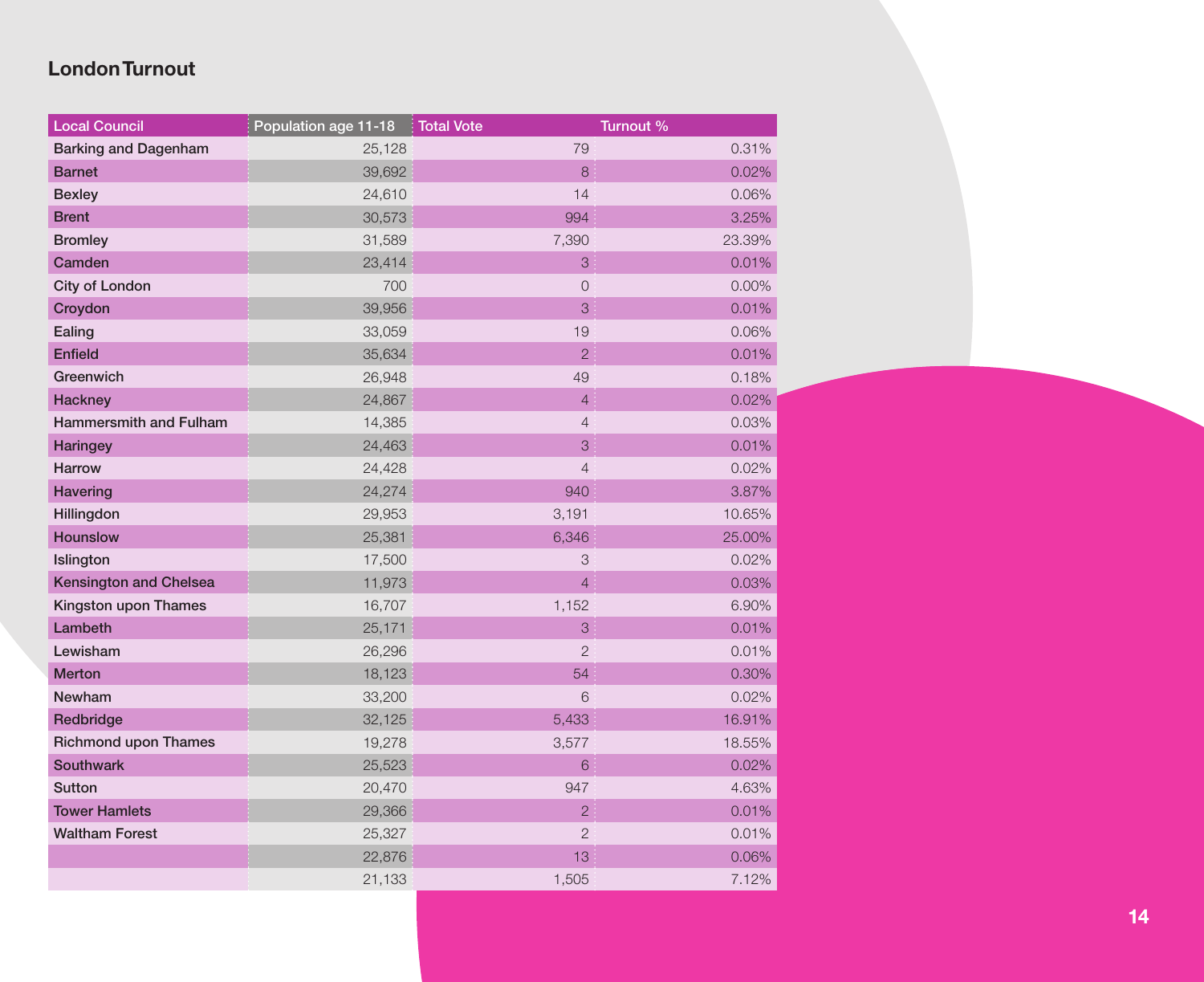#### **London**

|                               |                     | Education and Learning   | Environment              | Health and Wellbeing     | Jobs, Money, Homes and<br><b>tunities</b><br>Oppor | Democracy<br>Rights and<br>$\overline{\mathsf{Dir}}$ | Poverty      | <b>Total Vote</b> |
|-------------------------------|---------------------|--------------------------|--------------------------|--------------------------|----------------------------------------------------|------------------------------------------------------|--------------|-------------------|
|                               | $\overline{4}$      | 18                       | 6                        | 24                       | 13                                                 | 10                                                   | 4            | $\frac{79}{111}$  |
| <b>Barnet</b>                 | $\overline{O}$      | $\mathbf{1}$             | $\overline{2}$           | $\overline{4}$           | $\mathbf{1}$                                       | ÷,                                                   |              | $\boldsymbol{8}$  |
| <b>Bexley</b>                 | $\circ$             | 4                        | 3                        | $\mathbf{1}$             | 5                                                  | $\circ$                                              | 1            | 14                |
| <b>Brent</b>                  | 53                  | 219                      | 190                      | 190                      | 128                                                | 149                                                  | 65           | 994               |
| <b>Bromley</b>                | 189                 | 908                      | 1,208                    | 3,476                    | 339                                                | 584                                                  | 686          | 7,390             |
| Camden                        | $\mathsf O$         |                          |                          | $\blacksquare$           | $\overline{2}$                                     |                                                      |              | 3                 |
| <b>City of London</b>         | $\bigcirc$          |                          |                          |                          |                                                    |                                                      |              |                   |
| Croydon                       | $\mathsf{O}\xspace$ | $\overline{O}$           | $\mathbf{1}$             | 1                        | $\overline{O}$                                     | 1                                                    | $\mathbf 0$  | $\frac{3}{2}$     |
| Ealing                        | $\mathbf{1}$        | 5                        | 3                        | 6                        | $\mathbf{1}$                                       | $\mathbf{1}$                                         | $\mathbf{2}$ | 19                |
| <b>Enfield</b>                | $\mathsf{O}$        |                          | $\mathbf{1}$             | $\overline{\phantom{a}}$ | $\mathbf{1}$                                       |                                                      |              | $\overline{c}$    |
| Greenwich                     | 3                   | 11                       | 5                        | $\,$ 6 $\,$              | 14                                                 | $\overline{4}$                                       | 6            | 49                |
| Hackney                       | $\mathbf{1}$        | $\mathbf{1}$             | $\mathsf{O}\xspace$      | $\mathbf{1}$             | $\mathsf{O}$                                       | $\overline{O}$                                       | 1            | 4                 |
| <b>Hammersmith and Fulham</b> | $\mathcal O$        | $\mathbf 1$              | $\overline{\phantom{a}}$ | 1                        | $\overline{\phantom{a}}$                           |                                                      | $\mathbf{2}$ | 4                 |
| <b>Haringey</b>               | $\mathsf{O}\xspace$ |                          | 1                        | 1                        | $\mathbf{1}$                                       |                                                      |              | 3                 |
|                               | $\overline{O}$      | 3                        |                          | 1                        |                                                    |                                                      |              | 4                 |
| <b>Havering</b>               | 24                  | 233                      | 85                       | 224                      | 209                                                | 48                                                   | 117          | 940               |
| Hillingdon                    | 264                 | 651                      | 530                      | 532                      | 544                                                | 268                                                  | 402          | 3,191             |
| <b>Hounslow</b>               | 304                 | 1,349                    | 885                      | 1,097                    | 1,445                                              | 378                                                  | 888          | 6,346             |
| Islington                     | $\mathcal O$        | $\overline{c}$           |                          |                          |                                                    | $\mathbf{1}$                                         |              |                   |
| <b>Kensington and Chelsea</b> | $\mathsf{O}\xspace$ | $\mathbf{1}$             | $\mathbf{1}$             | 41                       | $\mathbf{1}$                                       | $\mathbf{1}$                                         |              | 4                 |
| Kingston upon Thames          | 46                  | 230                      | 221                      | 262                      | 184                                                | 63                                                   | 146          | 1,152             |
| Lambeth                       | $\mathsf O$         | $\mathsf O$              | $\mathsf{O}\xspace$      | 2 <sup>1</sup>           | $\mathbf{1}$                                       | $\mathsf O$                                          | $\mathsf O$  | 3                 |
| Lewisham                      | $\bigcirc$          | $\overline{\phantom{a}}$ | $\mathbf{1}$             | 1                        | $\overline{\phantom{m}}$                           |                                                      |              | $\overline{2}$    |
| <b>Merton</b>                 | 5                   | 12                       | 10                       | 5                        | 5                                                  | $\,8\,$                                              | $\Theta$     | 54                |
| Newham                        | $\mathbf{1}$        | $\mathbf{1}$             |                          | 1                        | $\mathbf{2}$                                       | $\mathbf{1}$                                         |              | $\boldsymbol{6}$  |
| Redbridge                     | 220                 | 1,530                    | 571                      | 818                      | 1,321                                              | 279                                                  | 694          | 5,433             |
|                               | 607                 | 438                      | 529                      | 520                      | 556                                                | 254                                                  | 673          | 3,577             |
| <b>Southwark</b>              | 1                   |                          | $\mathbf{1}$             | $\overline{2}$           |                                                    | - 1                                                  | $\mathbf{2}$ | 6                 |
| <b>Sutton</b>                 | 32                  | 157                      | 105                      | 300                      | 175                                                | 47                                                   | 131          | 947               |
| <b>Tower Hamlets</b>          | $\mathsf O$         | -                        | $\overline{\phantom{a}}$ | $\mathbf{1}$             | $\mathbf{1}$                                       | ٠                                                    |              | 2                 |
| <b>Waltham Forest</b>         | $\mathsf O$         |                          |                          |                          |                                                    | 1                                                    | $\mathbf{1}$ | $\overline{2}$    |
| Wandsworth                    | $\overline{O}$      | $\overline{2}$           | $\mathcal{S}$            | $\overline{4}$           | $\mbox{3}$                                         | ٠                                                    | 1            | 13                |
| Westminster                   | 100                 | 263                      | 337                      | 109                      | 372                                                | 182                                                  | 142          | 1,505             |
| <b>TOTALS</b>                 | 1,855               | 6,040:                   | 4,699:                   | 7,591                    | 5,324                                              | 2,280                                                | 3,973:       | 31,762            |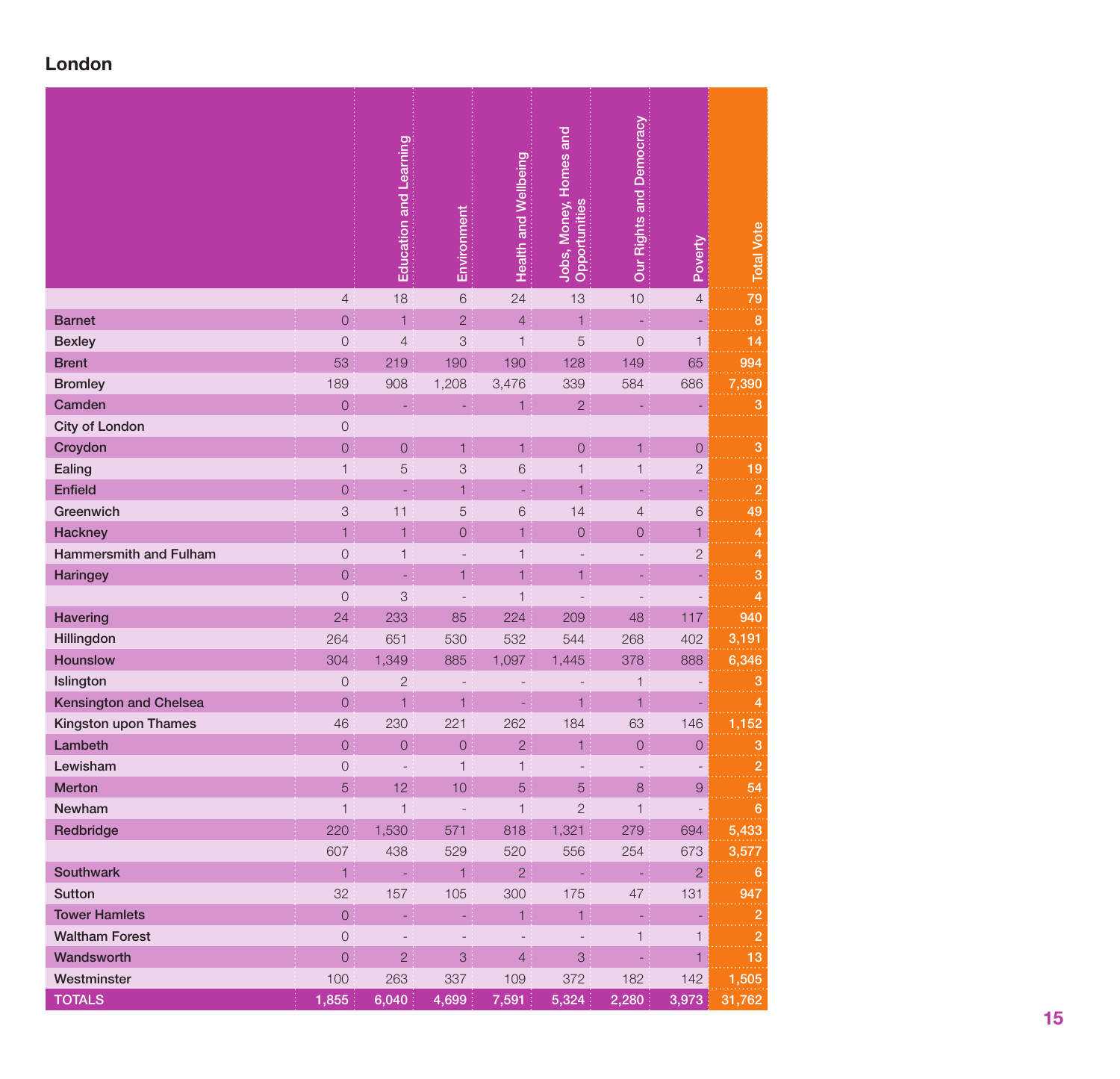#### **North East Turnout**

| <b>Local Council</b>        | Population age 11-18 | <b>Total Vote</b> | Turnout % |
|-----------------------------|----------------------|-------------------|-----------|
| <b>County Durham</b>        | 45,589               | 1,159             | 2.54%     |
| <b>Darlington</b>           | 10,173               | 3,477             | 34.18%    |
| Gateshead                   | 17,590               | 12                | 0.07%     |
| Hartlepool                  | 8,932                | 2,358             | 26.40%    |
| Middlesbrough               | 13,539               | 2,294             | 16.94%    |
| Newcastle upon Tyne         | 25,511               | 67                | 0.26%     |
| North Tyneside              | 18,432               | 3,903             | 21.18%    |
| Northumberland              | 27,374               | 5,428             | 19.83%    |
| <b>Redcar and Cleveland</b> | 12,166               | 3,958             | 32.53%    |
| <b>South Tyneside</b>       | 13,169               | 3,682             | 27.96%    |
| <b>Stockton-on-Tees</b>     | 19,475               | 648               | 3.33%     |
| <b>Sunderland</b>           | 24,175               | 4,444             | 18.38%    |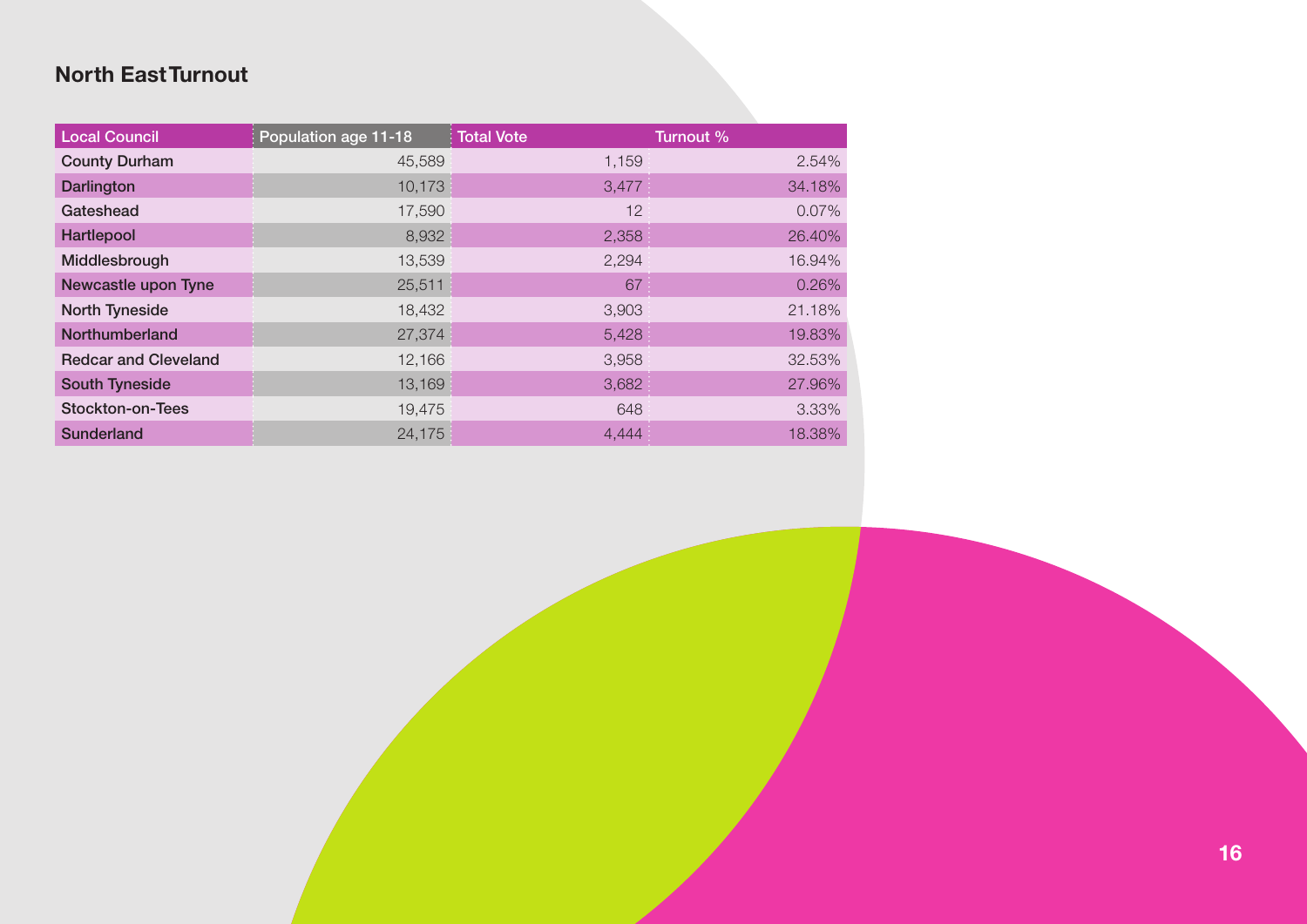#### **North East**

|                             | Covid Recovery | earning<br>and<br>Education | Environment | Health and Wellbeing | Homes<br>Opportunities<br>Jobs, Money,<br>and | <b>Due</b><br><b>Our Rights</b><br>crac <sub>)</sub><br>Demo | Poverty        | <b>Total Vote</b> |
|-----------------------------|----------------|-----------------------------|-------------|----------------------|-----------------------------------------------|--------------------------------------------------------------|----------------|-------------------|
| <b>County Durham</b>        | 91             | 182                         | 218         | 297                  | 199                                           | 59                                                           | 113            | 1,159             |
| <b>Darlington</b>           | 196            | 653                         | 623         | 754                  | 604                                           | 188                                                          | 459            | 3,477             |
| Gateshead                   |                | $\overline{4}$              |             | $\mathbf{2}$         | $\mathbf{2}$                                  | 1                                                            | $\overline{2}$ | 12                |
| Hartlepool                  | 109            | 305                         | 319         | 657                  | 487                                           | 167                                                          | 314            | 2,358             |
| Middlesbrough               | 112            | 460                         | 310         | 470                  | 541                                           | 97                                                           | 304            | 2,294             |
| Newcastle upon Tyne         | $\overline{7}$ | 17                          | 8           | 8                    | 6                                             | $\overline{7}$                                               | 14             | 67                |
| North Tyneside              | 201            | 552                         | 643         | 1,018                | 843                                           | 202                                                          | 444            | 3,903             |
| Northumberland              | 264            | 939                         | 968         | 1,211                | 1,067                                         | 218                                                          | 761            | 5,428             |
| <b>Redcar and Cleveland</b> | 225            | 546                         | 666         | 1,009                | 777                                           | 232                                                          | 503            | 3,958             |
| <b>South Tyneside</b>       | 189            | 587                         | 662         | 847                  | 764                                           | 165                                                          | 468            | 3,682             |
| <b>Stockton-on-Tees</b>     | 45             | 133                         | 130         | 116                  | 107                                           | 32                                                           | 85             | 648               |
| <b>Sunderland</b>           | 254            | 676                         | 732         | 955                  | 999                                           | 267                                                          | 561            | 4,444             |
| <b>TOTALS</b>               | 1,694          | 5,054                       | 5,279       | 7,344                | 6,396                                         | 1,635                                                        | 4,028          | 31,430            |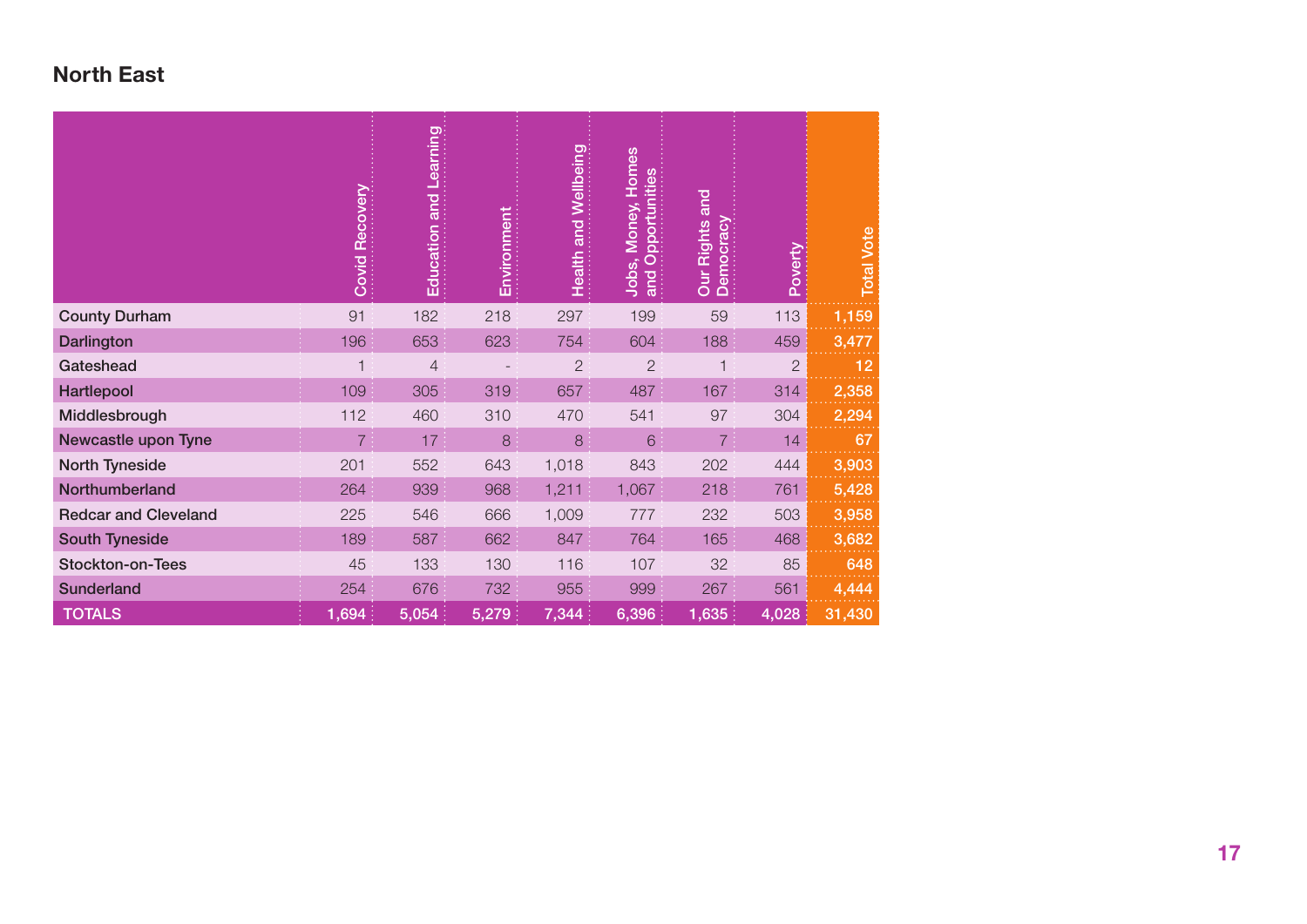#### **North West Turnout**

| <b>Local Council</b>             | Population age 11-18 $\frac{1}{2}$ Total Vote |                | Turnout % |
|----------------------------------|-----------------------------------------------|----------------|-----------|
| <b>Blackburn with Darwen</b>     | 17,116                                        | 5,027          | 29.37%    |
| <b>Blackpool</b>                 | 12,491                                        | 237            | 1.90%     |
| <b>Bolton</b>                    | 28,987                                        | 8,090          | 27.91%    |
| <b>Bury</b>                      | 18,716                                        | 31             | 0.17%     |
| <b>Cheshire East</b>             | 35,066                                        | 4,048          | 11.54%    |
| <b>Cheshire West and Chester</b> | 30,315                                        | 217            | 0.72%     |
| Cumbria                          | 42,642                                        | 4,713          | 11.05%    |
| <b>Halton</b>                    | 12,707                                        | 1,425          | 11.21%    |
| Knowsley                         | 13,975                                        | 655            | 4.69%     |
| Lancashire                       | 112,612                                       | 16,359         | 14.53%    |
| Liverpool                        | 39,543                                        | 3              | 0.01%     |
| <b>Manchester</b>                | 50,248                                        | 6,729          | 13.39%    |
| Oldham                           | 25,940                                        | 10,888         | 41.97%    |
| Rochdale                         | 22,525                                        | 395            | 1.75%     |
| Salford                          | 23,061                                        | 1,593          | 6.91%     |
| <b>Sefton</b>                    | 24,041                                        | 665            | 2.77%     |
| St. Helens                       | 15,932                                        | $\overline{2}$ | 0.01%     |
| <b>Stockport</b>                 | 27,564                                        | 2,960          | 10.74%    |
| <b>Tameside</b>                  | 21,220                                        | 5,917          | 27.88%    |
| <b>Trafford</b>                  | 25,335                                        | 8,814          | 34.79%    |
| Warrington                       | 19,658                                        | 1,513          | 7.70%     |
| Wigan                            | 30,838                                        | 5,872          | 19.04%    |
| <b>Wirral</b>                    | 30,155                                        | 1,716          | 5.69%     |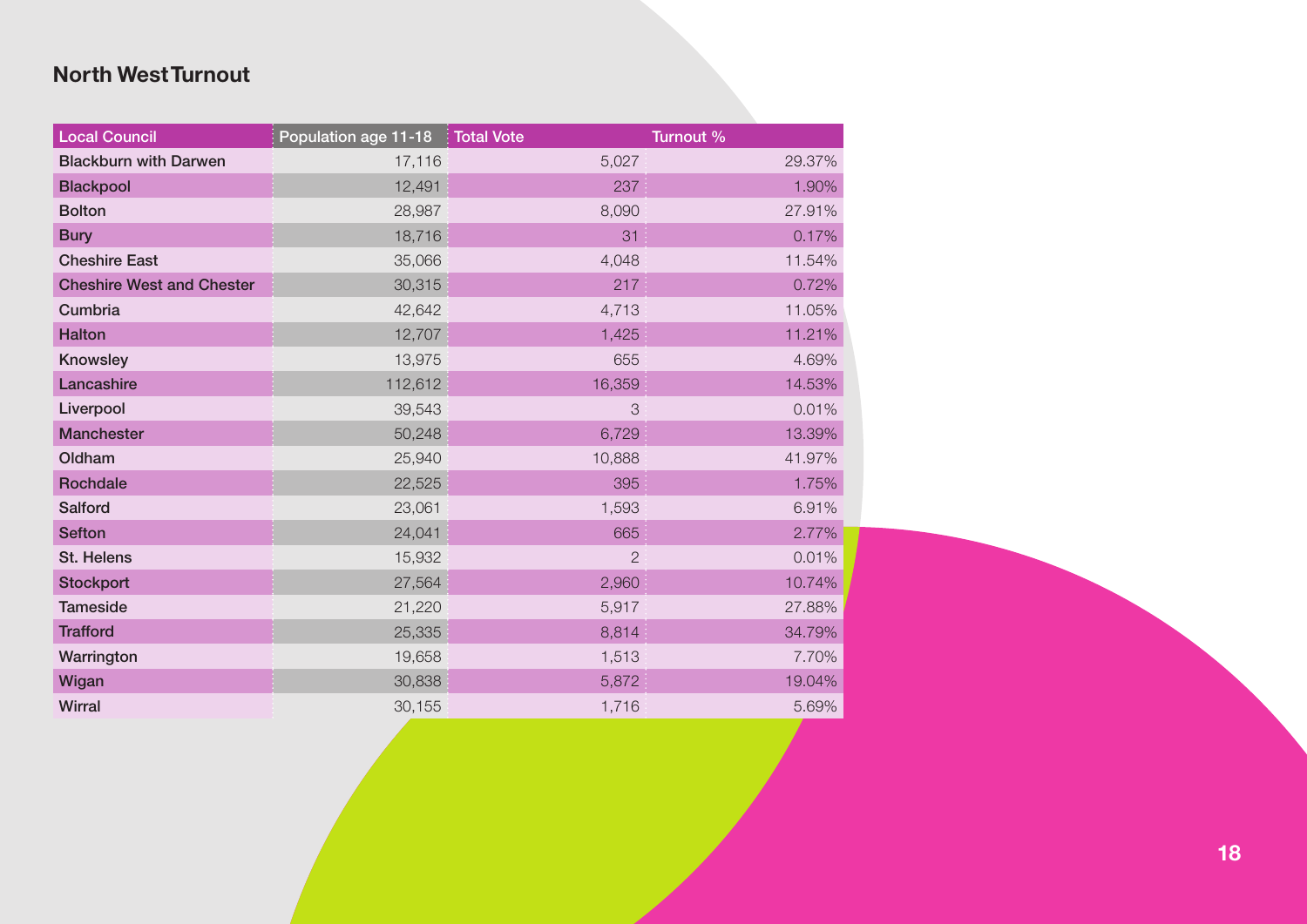#### **North West**

|                                  | <b>Covid Recovery</b> | Learning<br><b>Education and</b> | Environment    | <b>Health and Wellbeing</b> | Jobs, Money, Homes and<br>Opportunities | Our Rights and<br>Democracy | Poverty        | <b>Total Vote</b> |
|----------------------------------|-----------------------|----------------------------------|----------------|-----------------------------|-----------------------------------------|-----------------------------|----------------|-------------------|
| <b>Blackburn with Darwen</b>     | 255                   | 1,084                            | 539            | 1,033                       | 1,118                                   | 299                         | 699            | 5,027             |
| <b>Blackpool</b>                 | 18                    | 41                               | 47             | 40                          | 53                                      | 20                          | 18             | 237               |
| <b>Bolton</b>                    | 468                   | 1,660                            | 1,082          | 1,711                       | 1,490                                   | 443                         | 1,236          | 8,090             |
| <b>Bury</b>                      | $\overline{O}$        | $\overline{7}$                   | $\overline{4}$ | 6                           | 8                                       | $\overline{2}$              | $\overline{4}$ | 31                |
| <b>Cheshire East</b>             | 241                   | 569                              | 734            | 1,092                       | 581                                     | 253                         | 578            | 4,048             |
| <b>Cheshire West and Chester</b> | 8                     | 48                               | 26             | 53                          | 46                                      | 15                          | 21             | 217               |
| Cumbria                          | 204                   | 807                              | 886            | 1,077                       | 1,000                                   | 220                         | 519            | 4,713             |
| <b>Halton</b>                    | 104                   | 218                              | 227            | 353                         | 240                                     | 115                         | 168            | 1,425             |
| Knowsley                         | 25                    | 91                               | 84             | 199                         | 120                                     | 76                          | 60             | 655               |
| Lancashire                       | 1,790                 | 2,480                            | 2,339          | 2,690                       | 3,308                                   | 1,617                       | 2,135          | 16,359            |
| Liverpool                        | $\overline{O}$        | 1                                | $\mathbf{1}$   | $\mathbf{1}$                |                                         |                             |                |                   |
| <b>Manchester</b>                | 352                   | 1,983                            | 806            | 1,013                       | 1,196                                   | 401                         | 978            | 6,729             |
| Oldham                           | 251                   | 1,891                            | 1,240          | 1,610                       | 3,219                                   | 670                         | 2,007          | 10,888            |
| Rochdale                         | 63                    | 64                               | 52             | 70                          | 34                                      | 37                          | 75             | 395               |
| Salford                          | 189                   | 181                              | 151            | 332                         | 466                                     | 119                         | 155            | 1,593             |
| <b>Sefton</b>                    | 70                    | 136                              | 102            | 129                         | 105                                     | 41                          | 82             | 665               |
| St. Helens                       | $\overline{O}$        |                                  |                |                             |                                         | $\mathbf{1}$                | $\mathbf{1}$   |                   |
| <b>Stockport</b>                 | 70                    | 516                              | 513            | 772                         | 540                                     | 124                         | 425            | 2,960             |
| <b>Tameside</b>                  | 290                   | 1,257                            | 724            | 1,269                       | 1,449                                   | 263                         | 665            | 5,917             |
| <b>Trafford</b>                  | 149                   | 1,651                            | 2,306          | 1,590                       | 389                                     | 1,320                       | 1,409          | 8,814             |
| Warrington                       | 69                    | 245                              | 335            | 449                         | 112                                     | 116                         | 187            | 1,513             |
| Wigan                            | 302                   | 1,148                            | 946            | 1,180                       | 1,171                                   | 354                         | 771            | 5,872             |
| Wirral                           | 269                   | 274                              | 161            | 418                         | 202                                     | 205                         | 187            | 1,716             |
| <b>TOTALS</b>                    | 5,187                 | 16,352                           | 13,305         | 17,087                      | 16,847                                  | 6,711                       | 12,380         | 87,869            |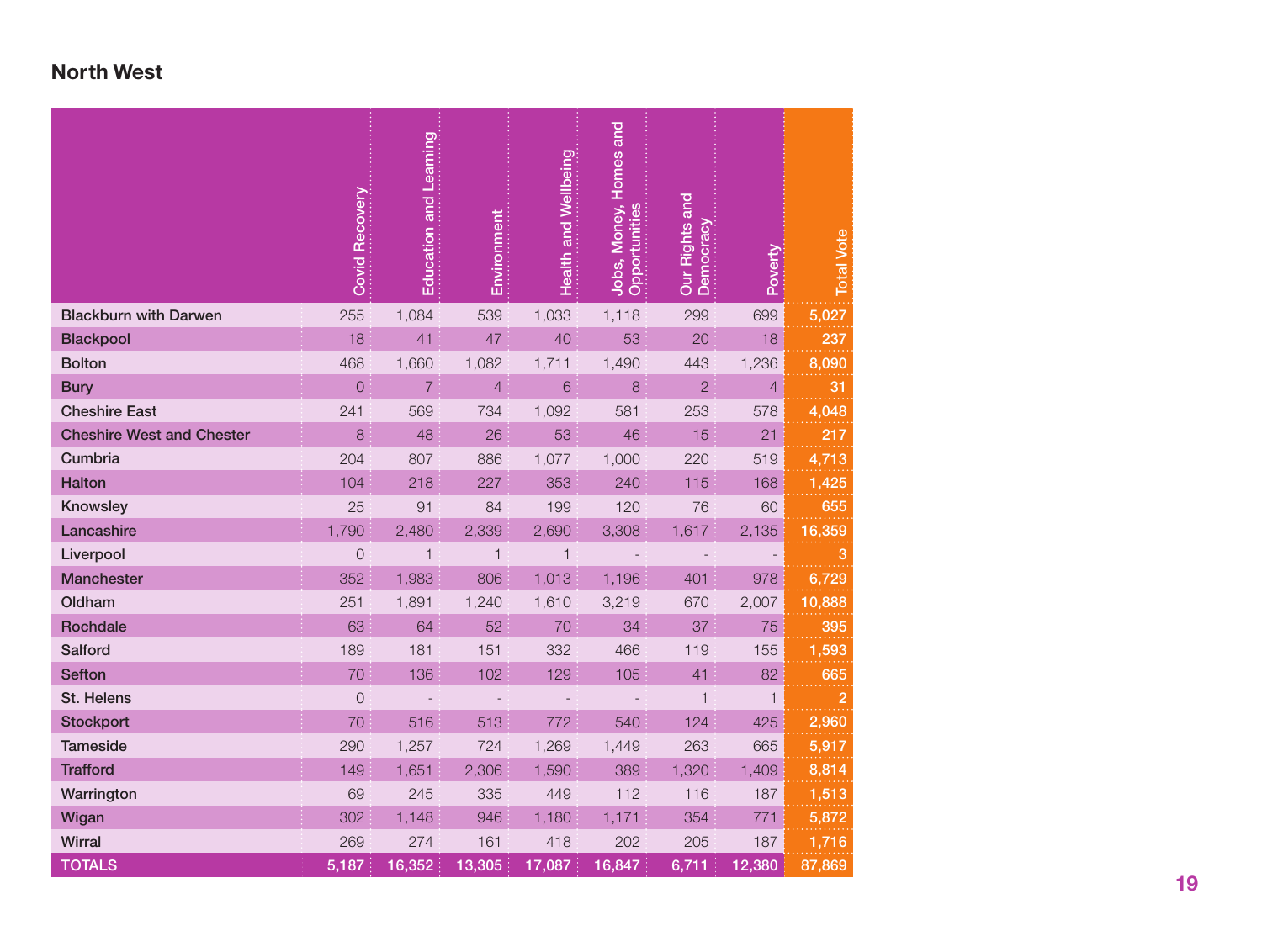#### **Northern Ireland Turnout**

| Local Council    | Population age 11-18 $\frac{1}{2}$ Total Vote | Turnout % |       |  |
|------------------|-----------------------------------------------|-----------|-------|--|
| Northern Ireland | 191,993                                       | 97        | 0.05% |  |
|                  |                                               |           |       |  |
|                  |                                               |           |       |  |
|                  |                                               |           |       |  |
|                  |                                               |           |       |  |
|                  |                                               |           |       |  |
|                  |                                               |           |       |  |
|                  |                                               |           |       |  |
|                  |                                               |           |       |  |
|                  |                                               |           |       |  |
|                  |                                               |           |       |  |
|                  |                                               |           |       |  |
|                  |                                               |           |       |  |
|                  |                                               |           |       |  |
|                  |                                               |           |       |  |
|                  |                                               |           |       |  |
|                  |                                               |           |       |  |
|                  |                                               |           |       |  |
|                  |                                               |           |       |  |
|                  |                                               |           |       |  |
|                  |                                               |           |       |  |
|                  |                                               |           |       |  |
|                  |                                               |           |       |  |
|                  |                                               |           |       |  |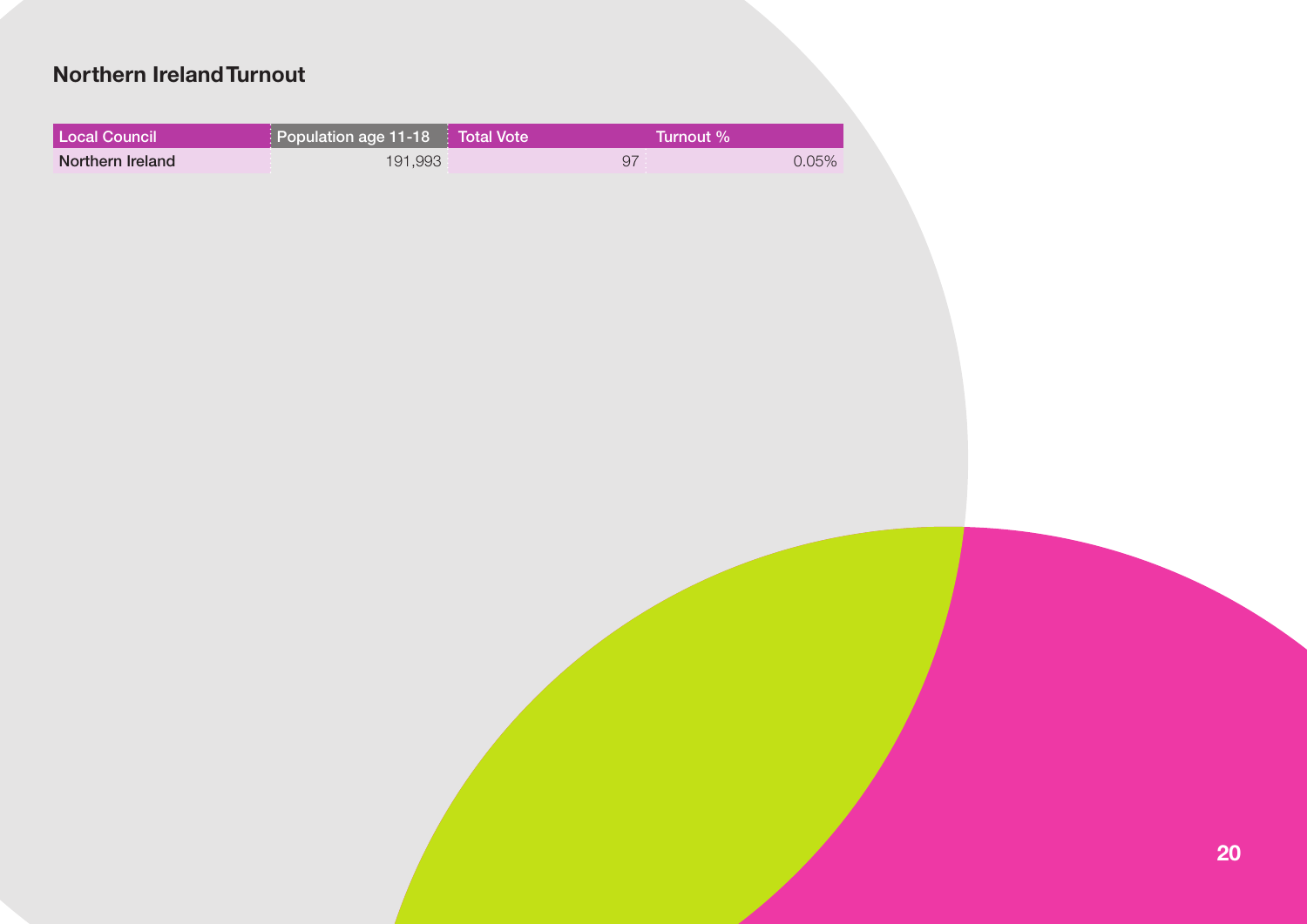#### **Northern Ireland**

|                                         | Recover<br>Covid I | <b>Lulea-</b><br>Education and | Environment       | Health and Wellbeing | and<br>Homes<br>Jobs, Money,<br>Opportunities | Our Rights and<br>ac)<br>ភ<br>ŏ<br>j<br>O | Poverty        | <b>Total Vote</b> |
|-----------------------------------------|--------------------|--------------------------------|-------------------|----------------------|-----------------------------------------------|-------------------------------------------|----------------|-------------------|
| <b>Antrim and Newtownabbey</b>          |                    |                                |                   |                      |                                               |                                           |                | $\overline{2}$    |
| <b>Ards and North Down</b>              |                    |                                | 3                 |                      |                                               |                                           |                |                   |
| Armagh City, Banbridge and<br>Craigavon | 3                  | 5                              | $\overline{2}$    | 3                    |                                               |                                           |                | 14                |
| <b>Belfast</b>                          |                    |                                | $2^{\frac{1}{2}}$ | $\overline{4}$       |                                               | $\overline{2}$                            |                | 8                 |
| <b>Causeway Coast and Glens</b>         | $\overline{2}$     | 6                              | 8                 | $\overline{2}$       | 5                                             |                                           | $\overline{4}$ | 28                |
| Derry City and Strabane                 |                    |                                |                   |                      |                                               |                                           |                |                   |
| Fermanagh and Omagh                     |                    |                                |                   |                      |                                               |                                           |                |                   |
| <b>Lisburn and Castlereagh</b>          |                    |                                |                   |                      | $\overline{2}$                                | 3                                         |                | 5                 |
| <b>Mid and East Antrim</b>              |                    | 3                              |                   |                      |                                               |                                           |                |                   |
| <b>Mid Ulster</b>                       | 4 <sup>1</sup>     | 3                              | 1.                | $\overline{4}$       | 8                                             | 3                                         | $\overline{2}$ | 25                |
| Newry, Mourne and Down                  |                    |                                | $\mathbf{2}$      |                      |                                               |                                           |                | 6                 |
| <b>TOTALS</b>                           | 9:                 | 19 <sup>1</sup>                | 19:               | 16:                  | 17:                                           | 11                                        | 6              | 97                |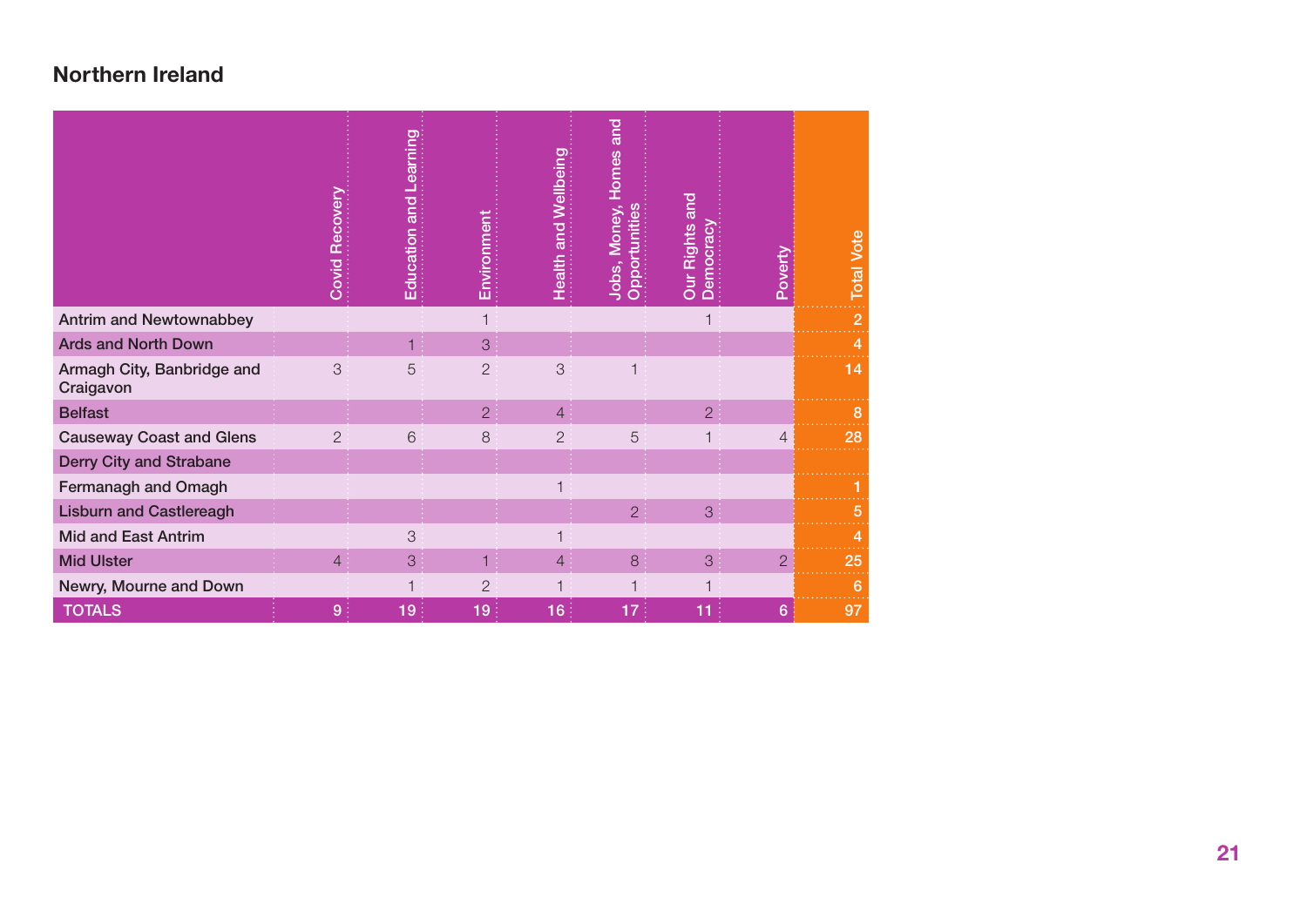#### **Scotland Turnout**

| Nation   | : Population age 11-18 | <b>Total Vote</b> | <b>Turnout %</b> |
|----------|------------------------|-------------------|------------------|
| Scotland | 460,138                | 4,993             | $1.09\%$         |

\*This turnout is based on online votes and consultation data from the Scottish Youth Parliament's 2021 - 2026 Manifesto.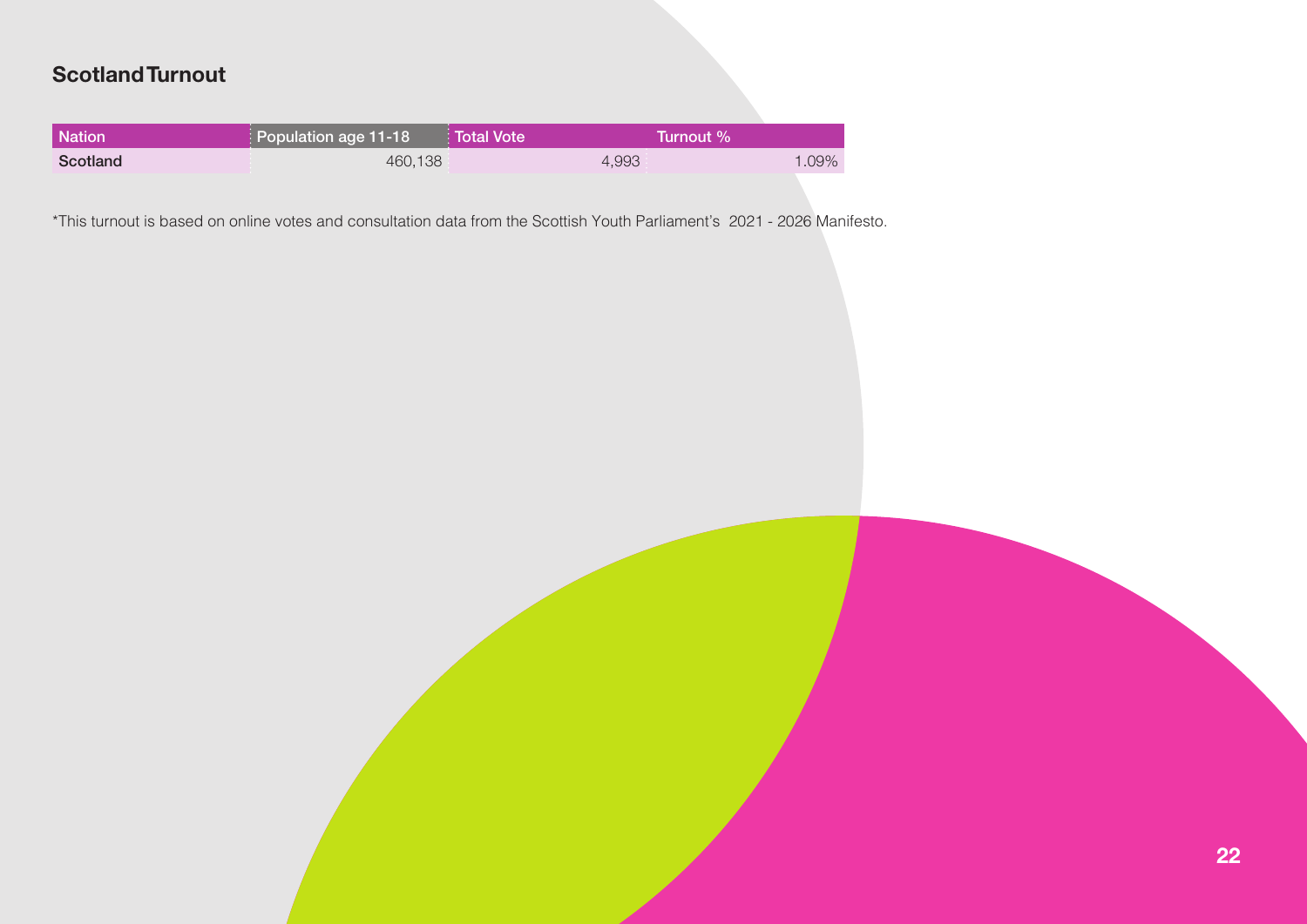#### **Scotland**

|                       | æ<br>æ<br>은<br>Ō: | ත<br>w<br>ø<br>ਨ<br>ത<br>O<br>÷<br>൹<br>ਨ<br>ш٠ | 面:  | ත<br>க<br><b>Jello</b><br>and<br>Health<br><br>Health | and<br>es<br>m<br>P<br>C<br><u>. .</u><br>$\overline{\circ}$<br>O :<br>∍ | ጣ<br>$\overline{\mathfrak{a}}$<br>ഗ<br>Righ<br>$\mathbf{5}$ | $\overline{\mathbb{G}}$<br>$\Omega$ | ø<br>ल |
|-----------------------|-------------------|-------------------------------------------------|-----|-------------------------------------------------------|--------------------------------------------------------------------------|-------------------------------------------------------------|-------------------------------------|--------|
| <b>Scotland Total</b> | 701               | 659                                             | 717 | 747                                                   | 696                                                                      | 705                                                         | 768                                 | 4,993  |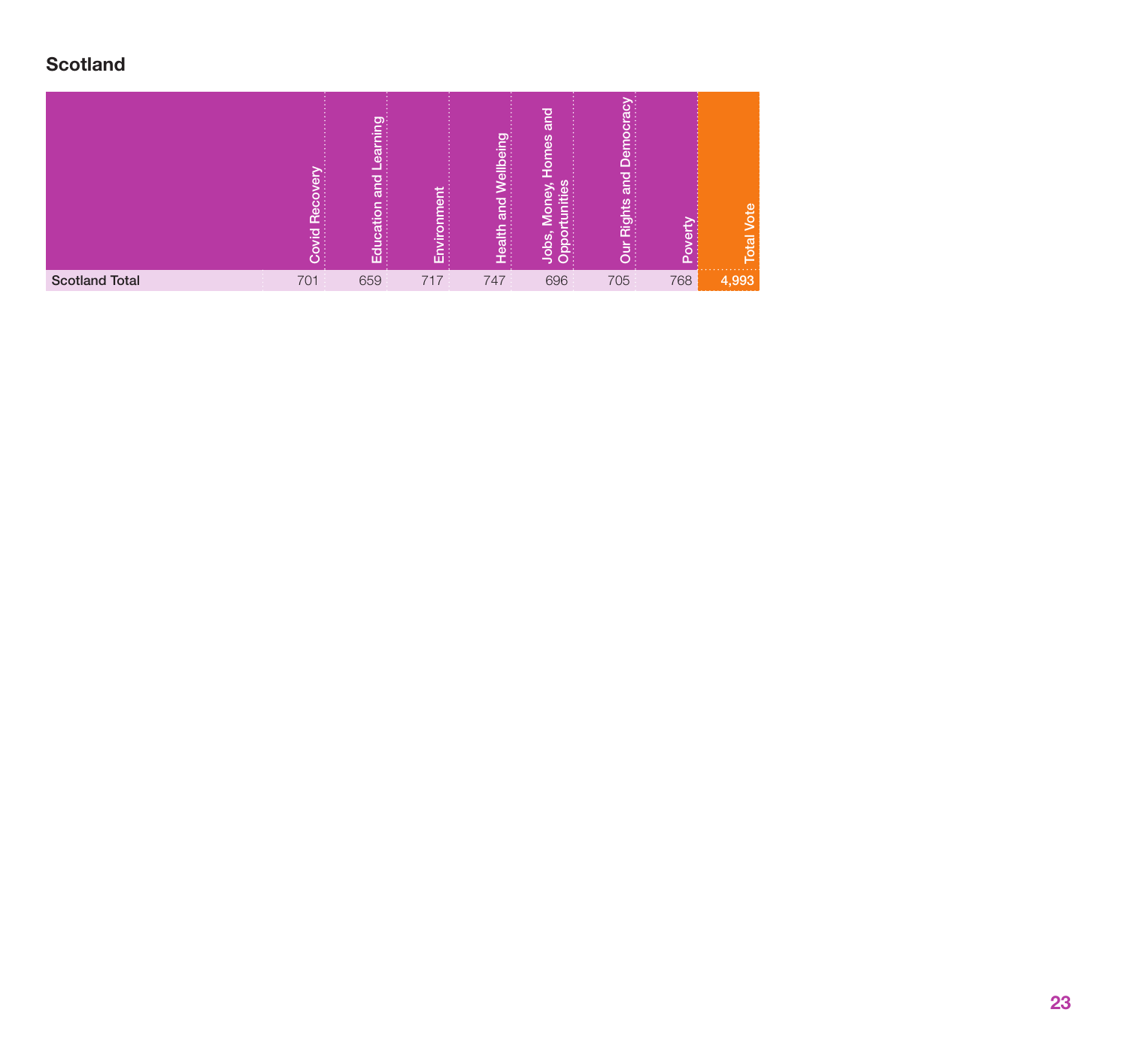#### **South East Turnout**

| <b>Local Council</b>          | Population age 11-18 | <b>Total Vote</b> | Turnout % |
|-------------------------------|----------------------|-------------------|-----------|
| <b>Bracknell Forest</b>       | 13,076               | 3,441             | 26.32%    |
| <b>Brighton and Hove</b>      | 23,228               | 1,820             | 7.84%     |
| <b>Buckinghamshire</b>        | 56,562               | 613               | 1.08%     |
| <b>East Sussex</b>            | 48,922               | 9,565             | 19.55%    |
| Hampshire                     | 127,689              | 17,385            | 13.62%    |
| <b>Isle of Wight</b>          | 11,375               | 893               | 7.85%     |
| Kent                          | 153,377              | 989               | 0.64%     |
| <b>Medway</b>                 | 27,598               | 7,988             | 28.94%    |
| <b>Milton Keynes</b>          | 28,879               | 3,174             | 10.99%    |
| <b>Oxfordshire</b>            | 64,762               | 17                | 0.03%     |
| Portsmouth                    | 18,967               | 1,319             | 6.95%     |
| Reading                       | 14,700               | 926               | 6.30%     |
| Slough                        | 17,279               | 4,543             | 26.29%    |
| Southampton                   | 21,017               | 6,080             | 28.93%    |
| <b>Surrey</b>                 | 117,389              | 1,365             | 1.16%     |
| <b>West Berkshire</b>         | 16,599               | 152               | 0.92%     |
| <b>West Sussex</b>            | 77,675               | 11,212            | 14.43%    |
| <b>Windsor and Maidenhead</b> | 16,541               | 422               | 2.55%     |
| Wokingham                     | 18,405               | 458               | 2.49%     |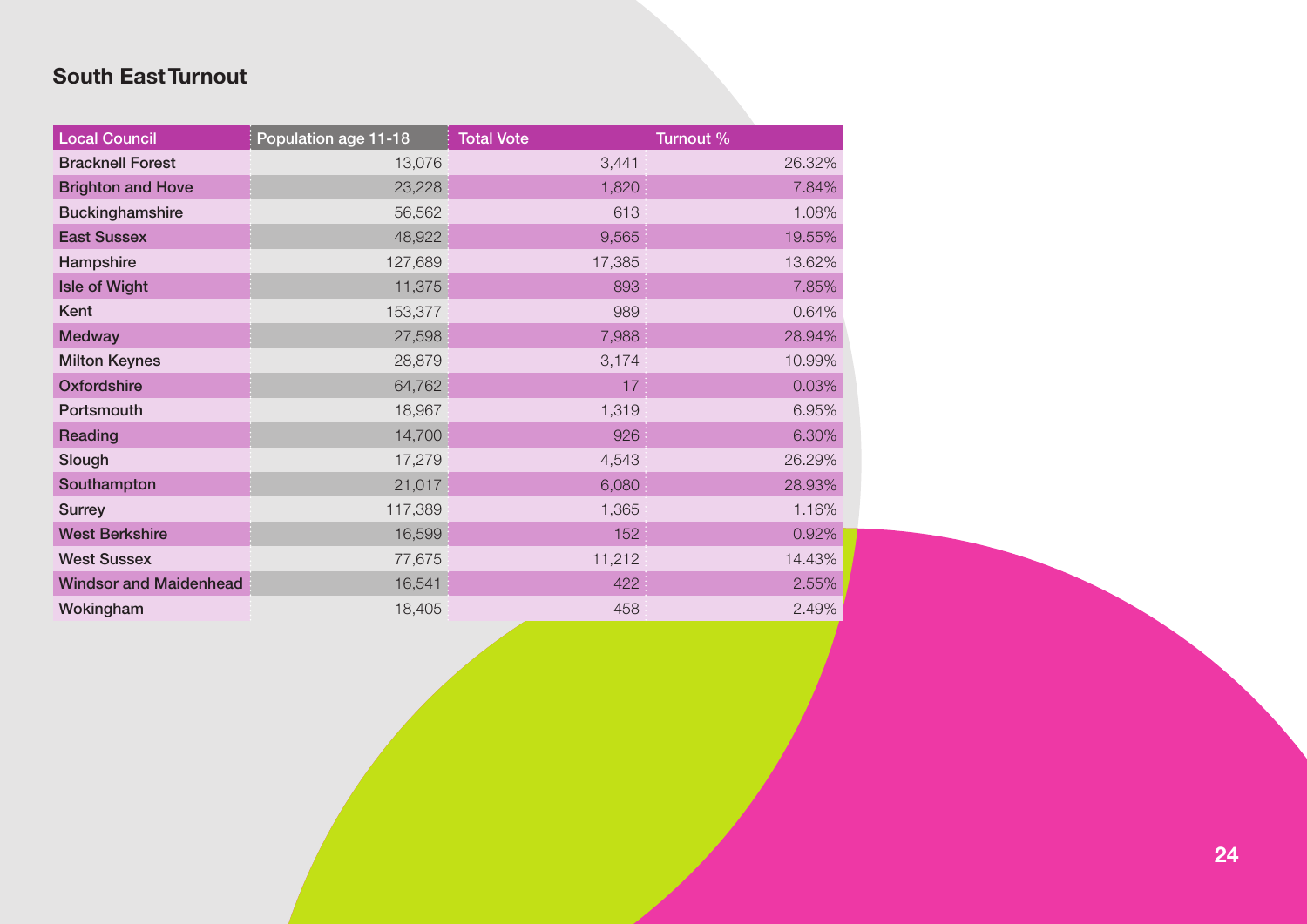#### **South East**

|                               | Recovery<br>Covid | Education and Learning | Environment | <b>Health and Wellbeing</b> | <b>loug</b><br>Homes<br>Jobs, Money,<br>Opportunities | <b>Our Rights and</b><br>Ge.<br>mocr<br><b>Dei</b> | Poverty        | <b>Total Vote</b> |
|-------------------------------|-------------------|------------------------|-------------|-----------------------------|-------------------------------------------------------|----------------------------------------------------|----------------|-------------------|
| <b>Bracknell Forest</b>       | 113               | 649                    | 568         | 700                         | 809                                                   | 137                                                | 465            | 3,441             |
| <b>Brighton and Hove</b>      | 58                | 383                    | 303         | 401                         | 315                                                   | 153                                                | 207            | 1,820             |
| <b>Buckinghamshire</b>        | 31                | 173                    | 43          | 90                          | 137                                                   | 56                                                 | 83             | 613               |
| <b>East Sussex</b>            | 406               | 1,853                  | 1,834       | 1,748                       | 2,011                                                 | 599                                                | 1,114          | 9,565             |
| Hampshire                     | 628               | 2,706                  | 4,260       | 3,457                       | 3,532                                                 | 783                                                | 2,019          | 17,385            |
| <b>Isle of Wight</b>          | 38                | 160                    | 169         | 210                         | 182                                                   | 50                                                 | 84             | 893               |
| Kent                          | 32                | 189                    | 166         | 262                         | 159                                                   | 48                                                 | 133            | 989               |
| <b>Medway</b>                 | 452               | 1,676                  | 1,168       | 1,674                       | 1,539                                                 | 478                                                | 1,001          | 7,988             |
| <b>Milton Keynes</b>          | 50                | 598                    | 476         | 800                         | 681                                                   | 169                                                | 400            | 3,174             |
| Oxfordshire                   | $\overline{O}$    | $\overline{2}$         | 6           | 5                           | $\overline{2}$                                        |                                                    | $\overline{2}$ | 17                |
| Portsmouth                    | 45                | 280                    | 239         | 299                         | 225                                                   | 70                                                 | 161            | 1,319             |
| Reading                       | 35                | 264                    | 83          | 137                         | 250                                                   | 95                                                 | 62             | 926               |
| Slough                        | 206               | 1,093                  | 579         | 622                         | 933                                                   | 415                                                | 695            | 4,543             |
| Southampton                   | 260               | 995                    | 1,042       | 1,283                       | 1,494                                                 | 334                                                | 672            | 6,080             |
| <b>Surrey</b>                 | 75                | 185                    | 327         | 229                         | 195                                                   | 121                                                | 233            | 1,365             |
| <b>West Berkshire</b>         | $\overline{O}$    | 26                     | 37          | 33                          | 13                                                    | 5                                                  | 38             | 152               |
| <b>West Sussex</b>            | 474               | 1,887                  | 2,567       | 2,434                       | 1,718                                                 | 1,035                                              | 1,097          | 11,212            |
| <b>Windsor and Maidenhead</b> | 12                | 77                     | 112         | 89                          | 63                                                    | 34                                                 | 35             | 422               |
| Wokingham                     | 33                | 44                     | 106         | 106                         | 64                                                    | 28                                                 | 77             | 458               |
| <b>TOTALS</b>                 | $\sqrt{2,948}$    | 13,240                 | 14,085      | 14,579                      | 14,322                                                | $\overline{4,610}$                                 | 8,578          | 72,362            |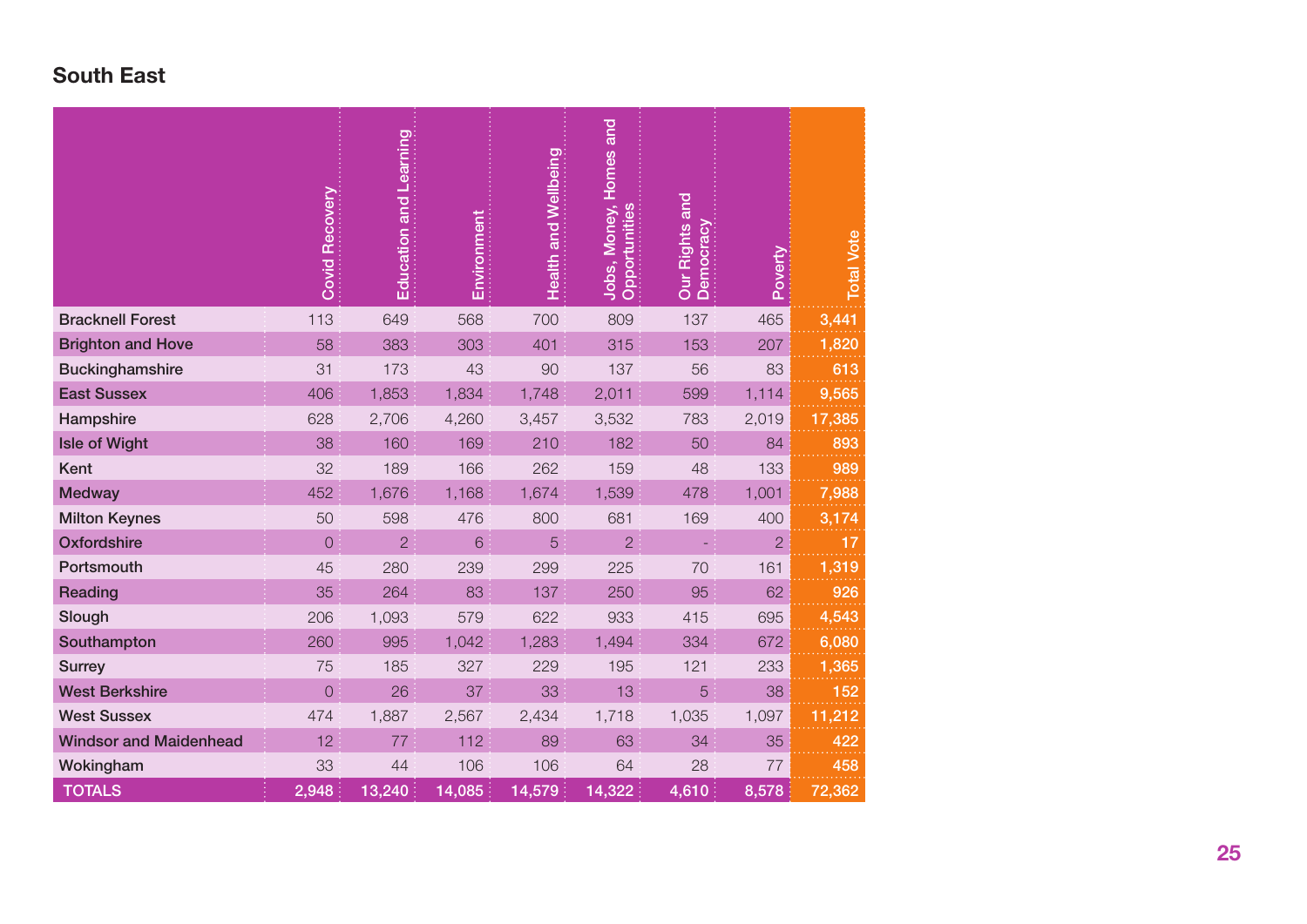#### **South West Turnout**

| <b>Local Council</b>                | Population age 11-18 Total Vote |       | Turnout % |
|-------------------------------------|---------------------------------|-------|-----------|
| <b>Bath and North East Somerset</b> | 17,124                          | 84    | 0.49%     |
| Bournemouth, Christchurch and Poole | 33,402                          | 5,474 | 16.39%    |
| Bristol, City of                    | 38,010                          | 599   | 1.58%     |
| Cornwall                            | 49,294                          | 1,122 | 2.28%     |
| Devon                               | 67,713                          | 4,230 | 6.25%     |
| <b>Dorset</b>                       | 32,809                          | 6,474 | 19.73%    |
| Gloucestershire                     | 57,909                          | 1,505 | 2.60%     |
| <b>Isles of Scilly</b>              | 133                             | 0     | 0.00%     |
| <b>North Somerset</b>               | 19,340                          |       | 0.01%     |
| Plymouth                            | 22,735                          | 8,701 | 38.27%    |
| Somerset                            | 50,550                          | 1,921 | 3.80%     |
| <b>South Gloucestershire</b>        | 25,684                          | 957   | 3.73%     |
| Swindon                             | 20,971                          |       | 0.00%     |
| <b>Torbay</b>                       | 11,189                          | 455   | 4.07%     |
| <b>Wiltshire</b>                    | 48,183                          | 4,373 | 9.08%     |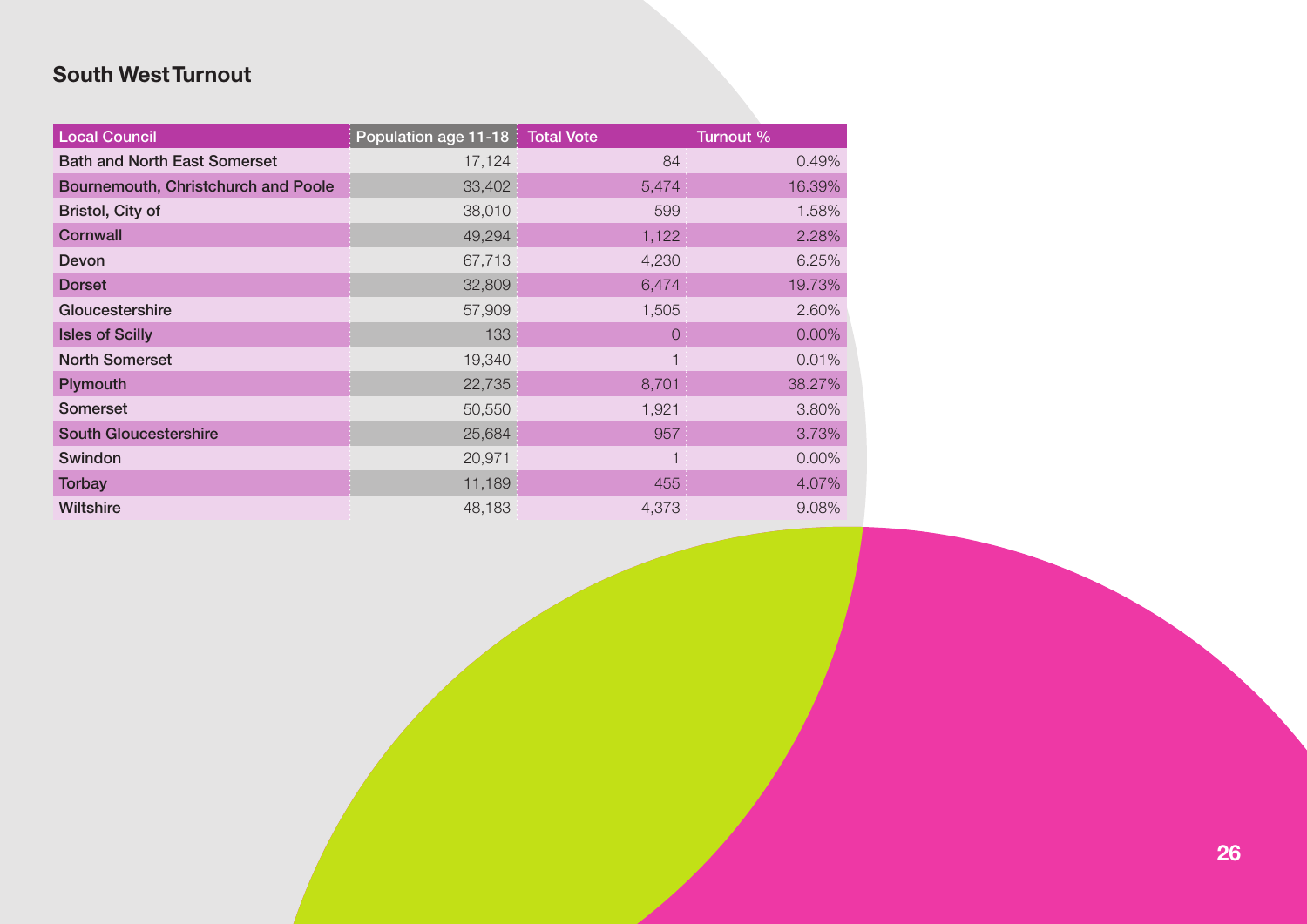#### **South West**

|                                     | Covid Recovery | Learning<br>Education and | Environment | Health and Wellbeing | $\overline{and}$<br>Jobs, Money, Homes<br>tunitie<br>Oppor | Democracy<br>Our Rights and | Poverty            | <b>Total Vote</b> |
|-------------------------------------|----------------|---------------------------|-------------|----------------------|------------------------------------------------------------|-----------------------------|--------------------|-------------------|
| <b>Bath and North East Somerset</b> | $\overline{4}$ | $\overline{7}$            | 6           | 10                   | 46                                                         | $\overline{7}$              | $\overline{4}$     | 84                |
| Bournemouth, Christchurch and Poole | 342            | 947                       | 907         | 1,601                | 776                                                        | 409                         | 492                | 5,474             |
| Bristol, City of                    | 25             | 91                        | 125         | 141                  | 78                                                         | 62                          | 77                 | 599               |
| <b>Cornwall</b>                     | 55             | 190                       | 277         | 135                  | 179                                                        | 165                         | 121                | 1,122             |
| Devon                               | 252            | 666                       | 854         | 790                  | 370                                                        | 432                         | 866                | 4,230             |
| <b>Dorset</b>                       | 304            | 1,454                     | 1,314       | 1,361                | 1,081                                                      | 348                         | 612                | 6,474             |
| Gloucestershire                     | 46             | 291                       | 372         | 403                  | 160                                                        | 71                          | 162                | 1,505             |
| <b>Isles of Scilly</b>              | $\mathsf O$    |                           |             |                      |                                                            |                             |                    |                   |
| <b>North Somerset</b>               | $\overline{O}$ | 1                         |             |                      |                                                            |                             |                    |                   |
| Plymouth                            | 585            | 1,485                     | 1,698       | 2,086                | 1,305                                                      | 597                         | 945                | 8,701             |
| <b>Somerset</b>                     | 58             | 458                       | 332         | 378                  | 366                                                        | 99                          | 230                | 1,921             |
| <b>South Gloucestershire</b>        | 29             | 173                       | 180         | 142                  | 78                                                         | 155                         | 200                | 957               |
| Swindon                             | $\bigcirc$     | $\mathbf 1$               |             |                      |                                                            |                             |                    |                   |
| <b>Torbay</b>                       | 3              | 78                        | 105         | 136                  | 38                                                         | 30                          | 65                 | 455               |
| Wiltshire                           | 296            | 982                       | 837         | 1,079                | 472                                                        | 296                         | 411                | 4,373             |
| <b>TOTALS</b>                       | 1,999          | 6,824                     | 7,007       | 8,262:               | 4,949                                                      | 2,671                       | $\overline{4,}185$ | 35,897            |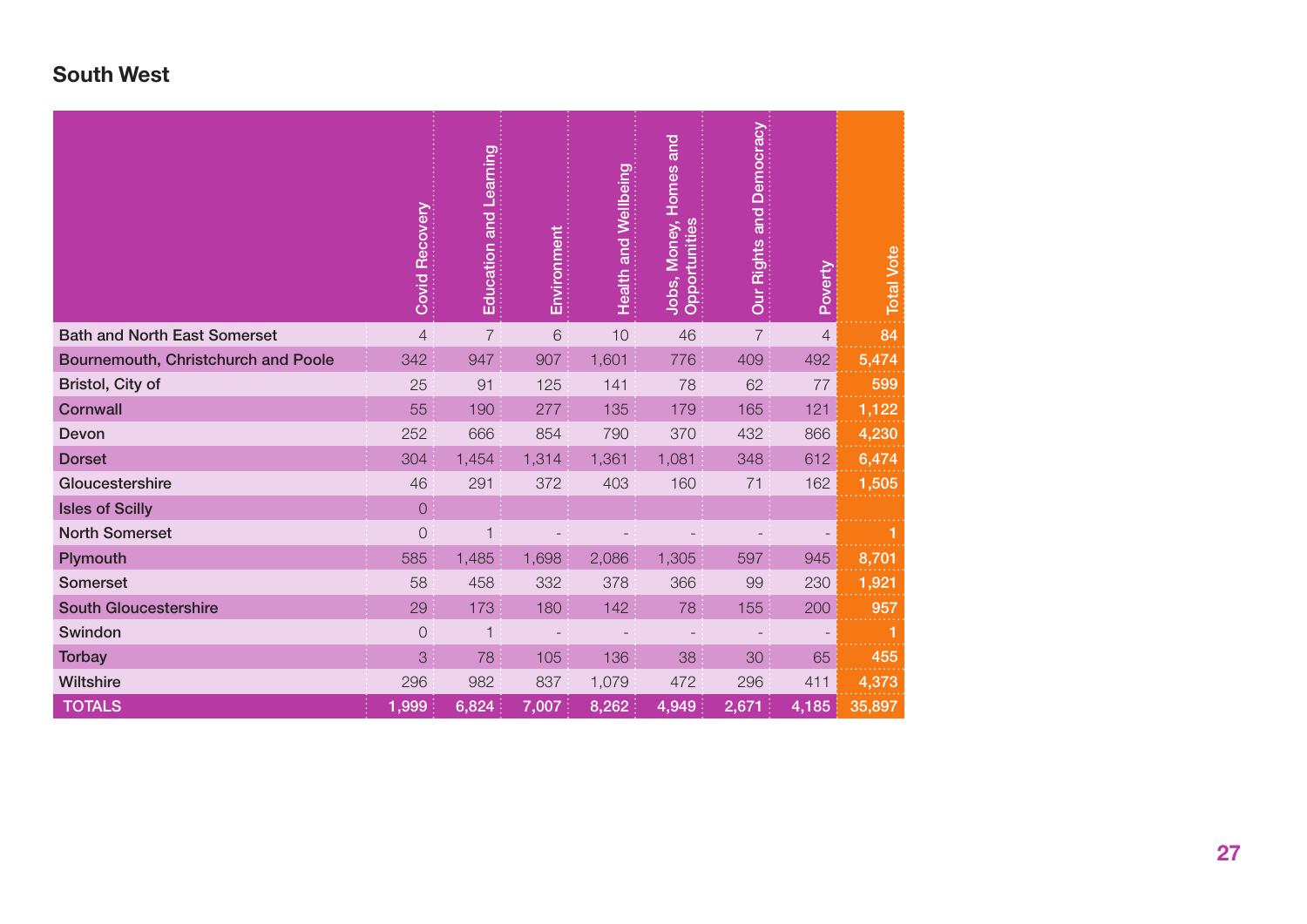#### **Wales Turnout**

| <b>Local Council</b>     | Population age 11-18 | <b>Total Vote</b> | Turnout % |
|--------------------------|----------------------|-------------------|-----------|
| <b>Blaenau Gwent</b>     | 5,938                | 13                | 0.22%     |
| <b>Bridgend</b>          | 12,926               | 681               | 5.27%     |
| Caerphilly               | 17,072               | 3,119             | 18.27%    |
| Cardiff                  | 32,438               | $\overline{7}$    | 0.02%     |
| Carmarthenshire          | 17,071               | 1,064             | 6.23%     |
| Ceredigion               | 5,796                | 2,160             | 37.27%    |
| Conwy                    | 9,638                | 3                 | 0.03%     |
| Denbighshire             | 8,863                | $\overline{O}$    | 0.00%     |
| <b>Flintshire</b>        | 14,717               | 10                | 0.07%     |
| Gwynedd                  | 10,887               | 3                 | 0.03%     |
| <b>Isle of Anglesey</b>  | 5,911                | $\overline{O}$    | $0.00\%$  |
| <b>Merthyr Tydfil</b>    | 5,504                | $\overline{4}$    | 0.07%     |
| Monmouthshire            | 8,438                | 916               | 10.86%    |
| <b>Neath Port Talbot</b> | 12,776               | 514               | 4.02%     |
| Newport                  | 14,861               | $\overline{7}$    | 0.05%     |
| Pembrokeshire            | 11,109               | 262               | 2.36%     |
| <b>Powys</b>             | 11,291               |                   | 0.01%     |
| <b>Rhondda Cynon Taf</b> | 22,062               | 501               | 2.27%     |
| Swansea                  | 21,368               | $\overline{2}$    | 0.01%     |
| <b>Torfaen</b>           | 8,495                | 459               | 5.40%     |
| Vale of Glamorgan        | 12,585               | 1,137             | 9.03%     |
| Wrexham                  | 12,835               | 3                 | 0.02%     |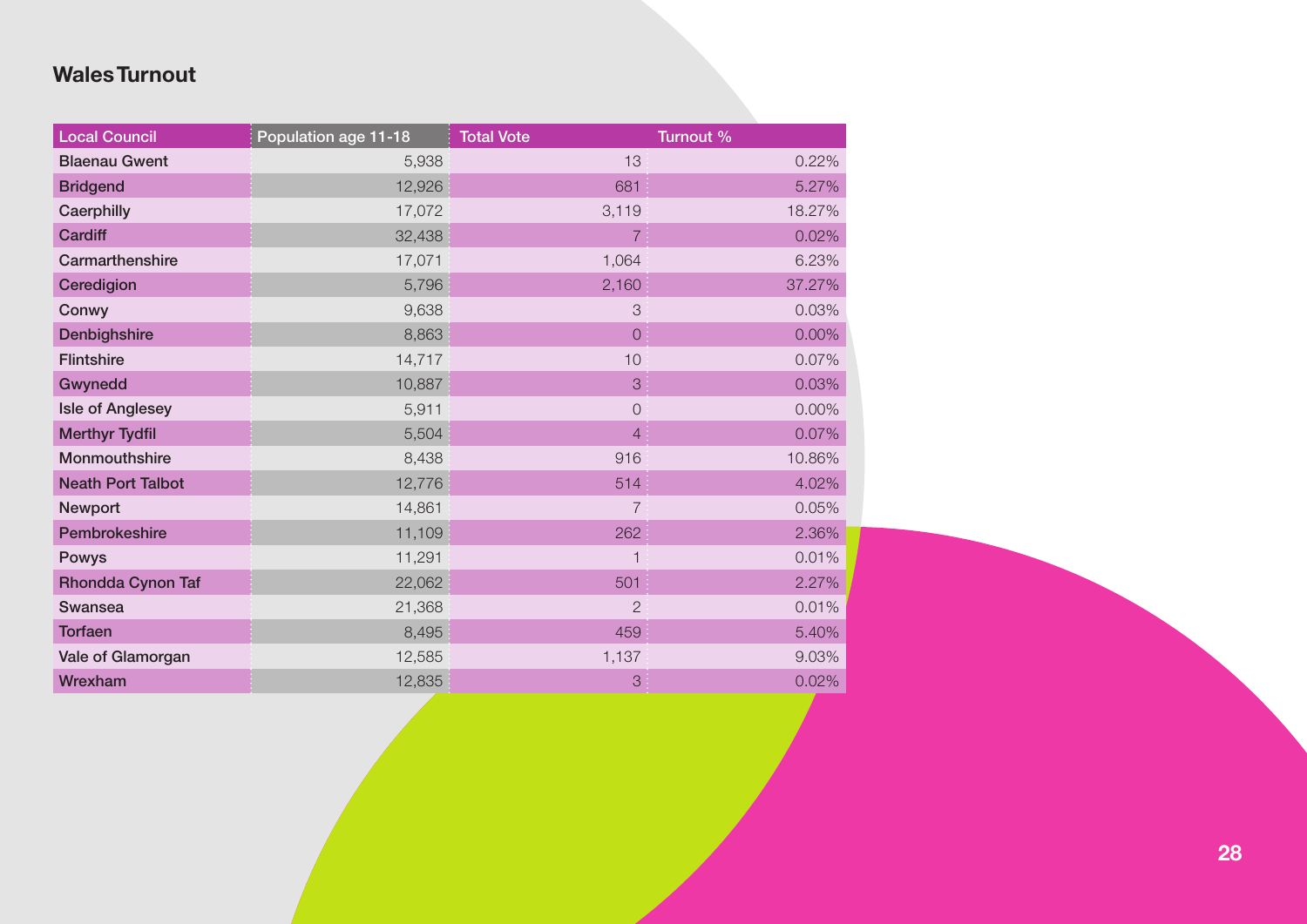#### **Wales**

|                           | Recovery<br>Covid | <b>Education and Learning</b> | Environment              | <b>Health and Wellbeing</b> | Jobs, Money, Homes<br>Opportunities<br>and | Our Rights and<br><b>Democracy</b> | Poverty        | <b>Total Vote</b> |
|---------------------------|-------------------|-------------------------------|--------------------------|-----------------------------|--------------------------------------------|------------------------------------|----------------|-------------------|
| <b>Blaenau Gwent</b>      | $\overline{2}$    | 3                             | $\mathbf{1}$             | $\mathbf{1}$                | $\overline{4}$                             | $\mathbf{1}$                       | $\mathbf{1}$   | 13                |
| <b>Bridgend</b>           | 36                | 99                            | 90                       | 274                         | 84                                         | 37                                 | 61             | 681               |
| Caerphilly                | 211               | 477                           | 404                      | 1,125                       | 544                                        | 103                                | 255            | 3,119             |
| <b>Cardiff</b>            | $\mathbf{1}$      | $\overline{2}$                | L,                       | $\overline{1}$              |                                            | $\mathbf{1}$                       | $\overline{2}$ |                   |
| Carmarthenshire           | 179               | 242                           | 108                      | 288                         | 115                                        | 13                                 | 119            | 1,064             |
| Ceredigion                | 154               | 371                           | 405                      | 483                         | 451                                        | 113                                | 183            | 2,160             |
| Conwy                     | $\sqrt{a}$        | $\overline{a}$                | $\sqrt{2}$               | $\mathbf{1}$                |                                            |                                    |                | 3                 |
| Denbighshire              | $\overline{O}$    |                               |                          |                             |                                            |                                    |                |                   |
| <b>Flintshire</b>         | $\mathsf O$       |                               | 5                        | 3                           | $\mathbf{1}$                               | $\mathbf{1}$                       |                | 10                |
| Gwynedd                   | $\overline{O}$    |                               |                          | 1                           | $\mathbf{1}$                               |                                    | $\mathbf{1}$   | 3                 |
| <b>Isle of Anglesey</b>   | $\overline{O}$    |                               |                          |                             |                                            |                                    |                |                   |
| <b>Merthyr Tydfil</b>     | $\overline{O}$    | $\overline{2}$                | $\mathbf{1}$             |                             | 1                                          |                                    |                | 4                 |
| Monmouthshire             | 92                | 111                           | 101                      | 280                         | 170                                        | 80                                 | 82             | 916               |
| <b>Neath Port Talbot</b>  | 58                | 67                            | 87                       | 114                         | 76                                         | 35                                 | 77             | 514               |
| Newport                   | $\overline{O}$    | $\mathbf{1}$                  | $\mathbf{1}$             | $\mathbf{1}$                | $\overline{2}$                             | $\mathbf{1}$                       | $\mathbf{1}$   | 7                 |
| Pembrokeshire             | 29                | 42                            | 47                       | 52                          | 54                                         | 17                                 | 21             | 262               |
| <b>Powys</b>              | $\overline{0}$    | $\mathbf{1}$                  | $\overline{\phantom{a}}$ | $\overline{a}$              | $\overline{a}$                             |                                    |                | 1                 |
| <b>Rhondda Cynon Taff</b> | 39                | 94                            | 74                       | 128                         | 73                                         | 40                                 | 53             | 501               |
| Swansea                   | $\mathbf 0$       |                               | $\overline{a}$           |                             | $\mathbf{2}$                               | $\overline{a}$                     |                | $\overline{2}$    |
| <b>Torfaen</b>            | 11                | 116                           | 91                       | 120                         | 88                                         | 12                                 | 21             | 459               |
| Vale of Glamorgan         | 58                | 247                           | 237                      | 243                         | 182                                        | 39                                 | 131            | 1,137             |
| Wrexham                   | 1                 | $\mathbf{1}$                  |                          |                             |                                            | $\mathbf{1}$                       |                | 3                 |
| <b>TOTALS</b>             | 871               | 1,876                         | 1,654                    | 3,115                       | 1,848                                      | 494                                | 1,008          | 10,866            |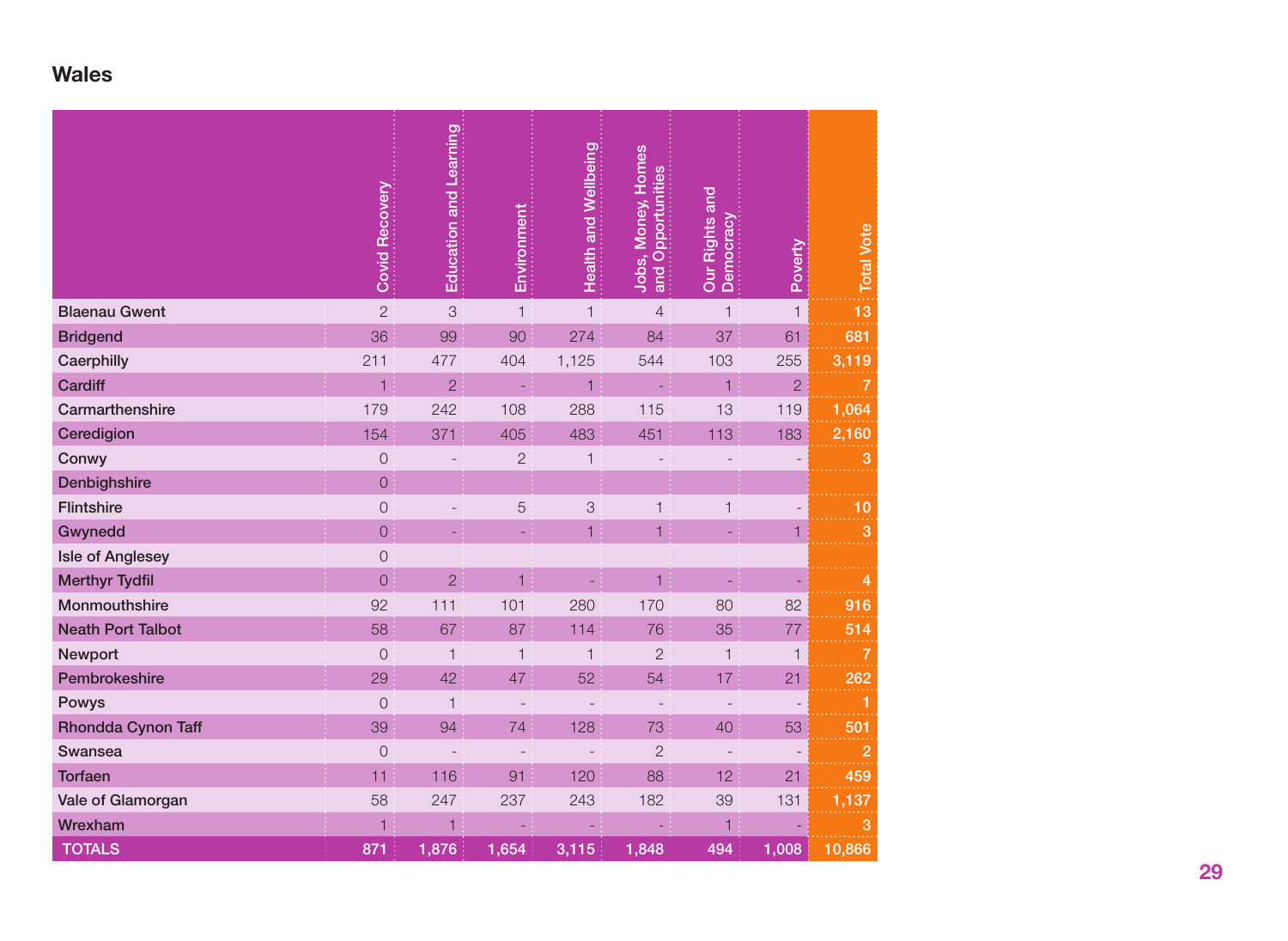#### **West Midlands Turnout**

| <b>Local Council</b>      | Population age 11-18 | <b>Total Vote</b> | Turnout % |
|---------------------------|----------------------|-------------------|-----------|
| <b>Birmingham</b>         | 123,327              | 13                | 0.01%     |
| Coventry                  | 33,878               | 5                 | 0.01%     |
| <b>Dudley</b>             | 30,563               | 1,537             | 5.03%     |
| Herefordshire, County of  | 16,138               | $\overline{2}$    | 0.01%     |
| Sandwell                  | 34,860               | 2,422             | 6.95%     |
| <b>Shropshire</b>         | 28,507               | 969               | 3.40%     |
| <b>Solihull</b>           | 21,354               | 2,544             | 11.91%    |
| <b>Staffordshire</b>      | 77,553               | 1,541             | 1.99%     |
| Stoke-on-Trent            | 23,863               | 785               | 3.29%     |
| <b>Telford and Wrekin</b> | 18,085               | 4,855             | 26.85%    |
| <b>Walsall</b>            | 29,528               | 5                 | 0.02%     |
| Warwickshire              | 52,213               | 709               | 1.36%     |
| Wolverhampton             | 25,808               | 10,146            | 39.31%    |
| Worcestershire            | 53,285               | 2,362             | 4.43%     |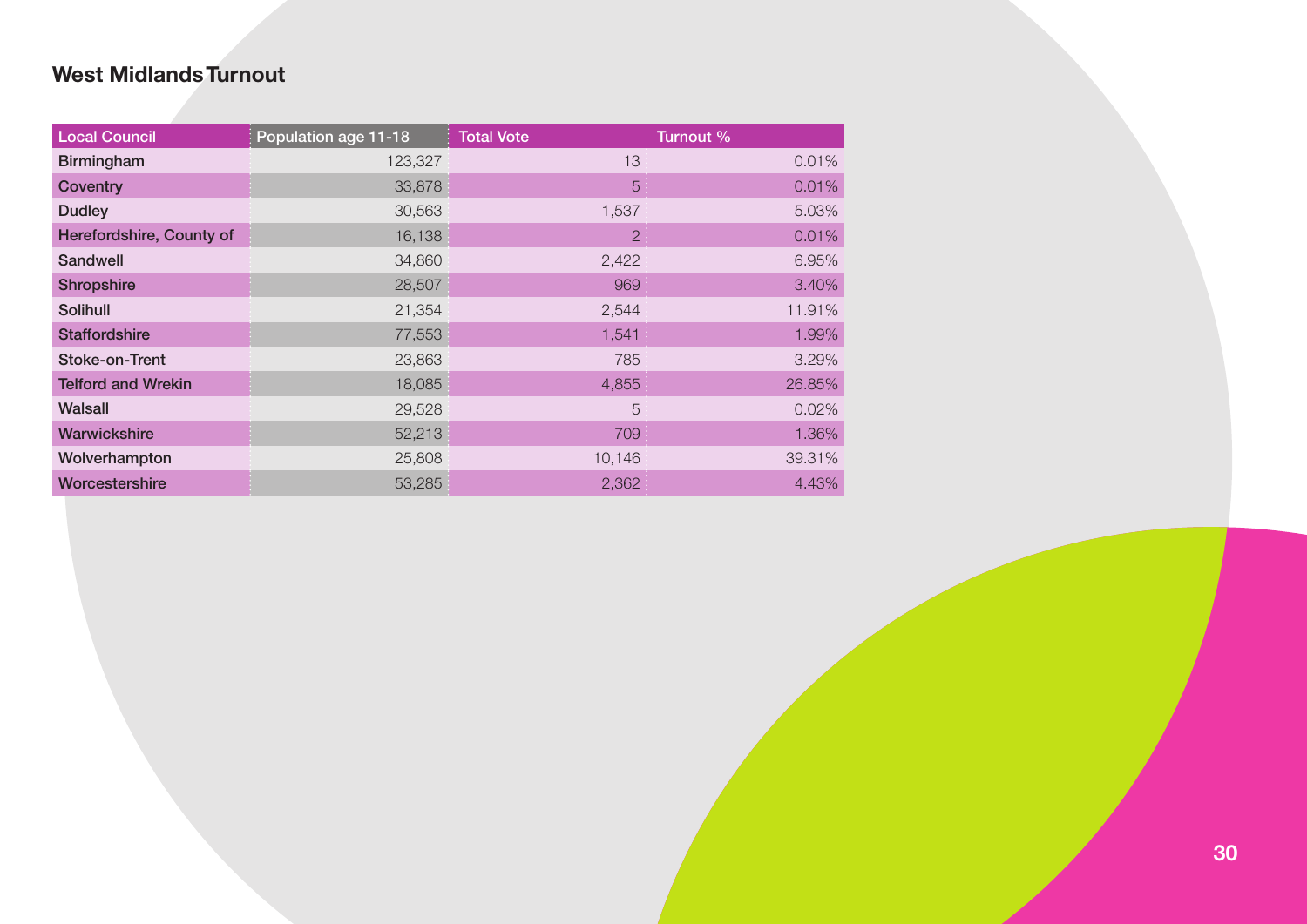#### **West Midlands**

|                           | Recovery<br>Covid | Learning<br>Education and | Environment    | and Wellbeing<br>Health a | Jobs, Money, Homes and<br>tunitie<br>Oppor | Our Rights and<br>Democracy | Poverty | <b>Total Vote</b> |
|---------------------------|-------------------|---------------------------|----------------|---------------------------|--------------------------------------------|-----------------------------|---------|-------------------|
| Birmingham                |                   | 6                         | $\overline{2}$ |                           |                                            |                             |         | 13                |
| Coventry                  | $\overline{0}$    |                           | 1              | 3                         |                                            | 1                           |         |                   |
| <b>Dudley</b>             | 74                | 294                       | 252            | 357                       | 389                                        | 64                          | 107     | 1,537             |
| Herefordshire             | $\overline{0}$    |                           |                |                           |                                            | $\mathbf{1}$                |         |                   |
| Sandwell                  | 220               | 379                       | 335            | 521                       | 513                                        | 191                         | 263     | 2,422             |
| Shropshire                | 94                | 83                        | 242            | 113                       | 86                                         | 125                         | 226     | 969               |
| Solihull                  | 87                | 435                       | 467            | 489                       | 614                                        | 146                         | 306     | 2,544             |
| <b>Staffordshire</b>      | 117               | 242                       | 288            | 375                       | 286                                        | 64                          | 169     | 1,541             |
| Stoke-on-Trent            | 58                | 106                       | 105            | 167                       | 208                                        | 46                          | 95      | 785               |
| <b>Telford and Wrekin</b> | 175               | 868                       | 913            | 1,275                     | 941                                        | 242                         | 441     | 4,855             |
| <b>Walsall</b>            | $\overline{O}$    | $\overline{2}$            |                |                           |                                            |                             |         |                   |
| Warwickshire              | 31                | 153                       | 118            | 160                       | 73                                         | 33                          | 141     | 709               |
| Wolverhampton             | 699               | 2,038                     | 1,728          | 1,906                     | 1,990                                      | 531                         | 1,254   | 10,146            |
| Worcestershire            | 84                | 465                       | 501            | 460                       | 468                                        | 123                         | 261     | 2,362             |
| <b>TOTALS</b>             | 1,640             | 5,071                     | 4,953          | 5,828                     | 5,570                                      | 1,569                       | 3,264   | 27,895            |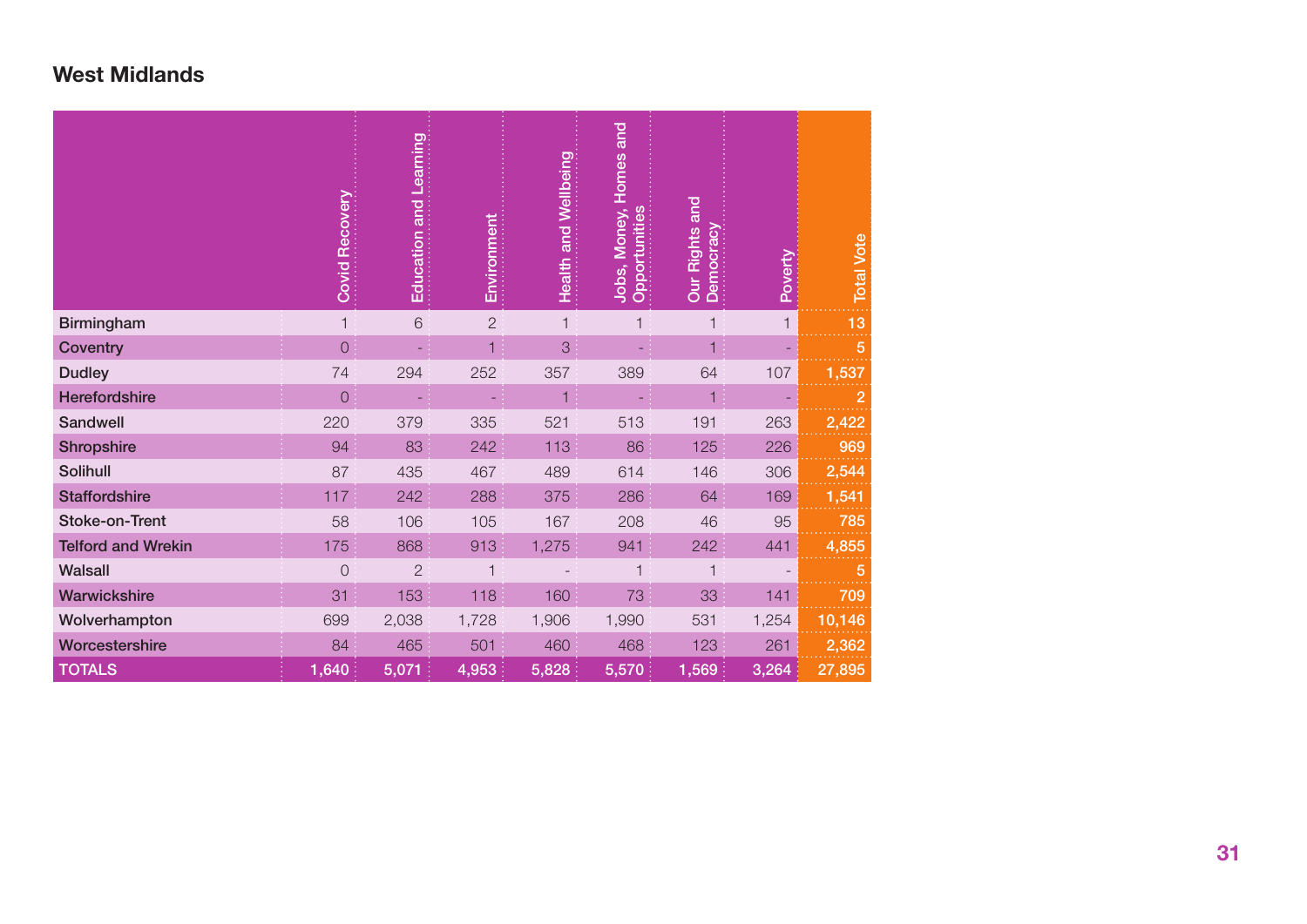#### **Yorkshire & Humberside Turnout**

| <b>Local Council</b>            | Population age 11-18 | <b>Total Votes</b> | Turnout % |
|---------------------------------|----------------------|--------------------|-----------|
| <b>Barnsley</b>                 | 22,044               | 7,758              | 35.19%    |
| <b>Bradford</b>                 | 62,347               | 8                  | 0.01%     |
| Calderdale                      | 20,323               | 1,122              | 5.52%     |
| <b>Doncaster</b>                | 29,261               | 8,466              | 28.93%    |
| <b>East Riding of Yorkshire</b> | 29,641               | 5,229              | 17.64%    |
| Kingston upon Hull, City of     | 23,401               | 3,492              | 14.92%    |
| <b>Kirklees</b>                 | 44,186               |                    | 0.02%     |
| <b>Leeds</b>                    | 70,274               | 5,546              | 7.89%     |
| <b>North East Lincolnshire</b>  | 15,088               | 3                  | 0.02%     |
| <b>North Lincolnshire</b>       | 16,278               | 1,548              | 9.51%     |
| North Yorkshire                 | 55,095               | 4,644              | 8.43%     |
| Rotherham                       | 25,130               | 4,420              | 17.59%    |
| <b>Sheffield</b>                | 52,723               | 6,968              | 7.71%     |
| <b>Wakefield</b>                | 31,114               | 4,346              | 13.97%    |
| York                            | 16,889               | 1,485              | 8.79%     |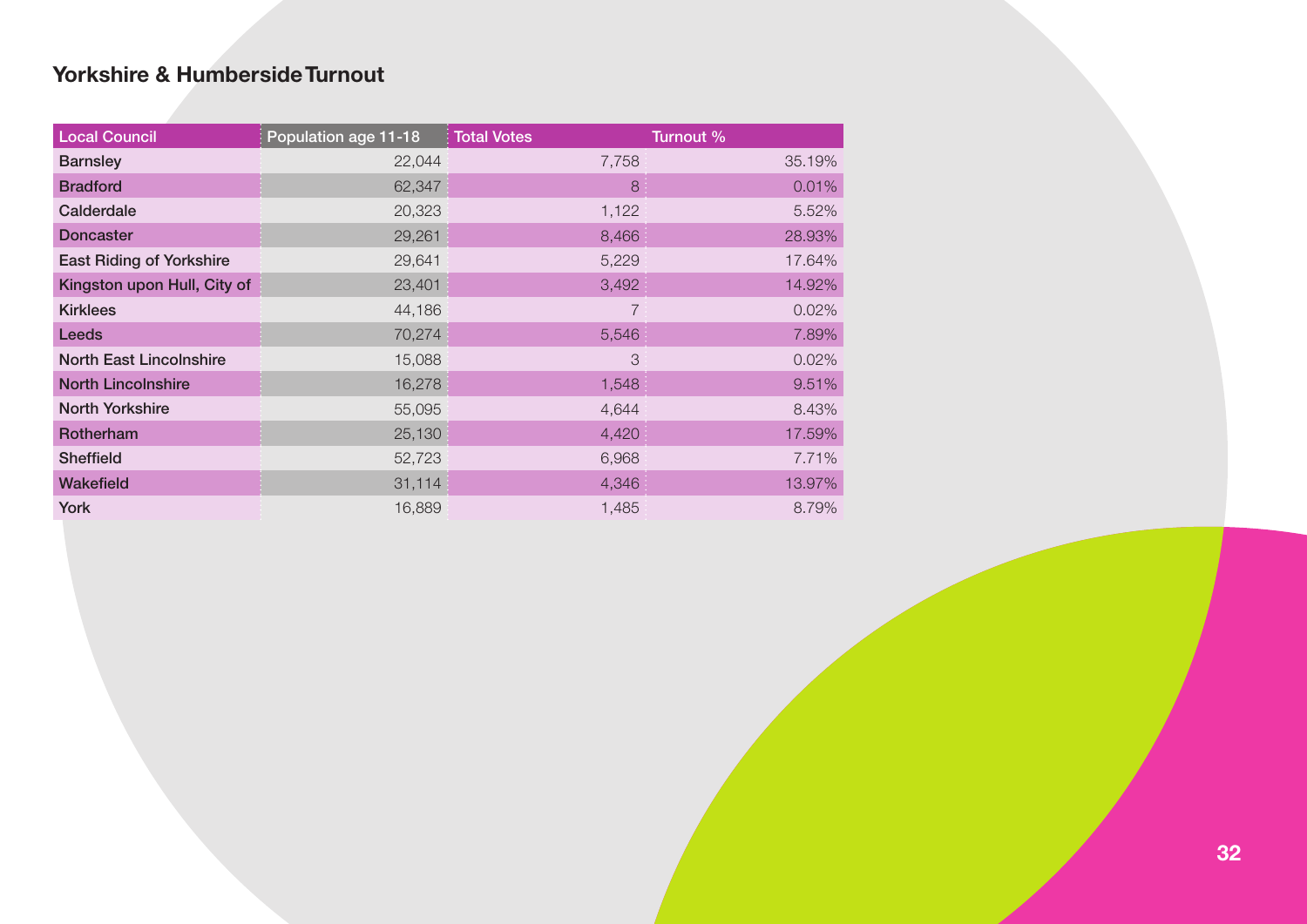#### **Yorkshire & Humberside**

|                                 | <b>Covid Recovery</b> | Learning<br>and<br><br>Education | Environment | Health and Wellbeing | Jobs, Money, Homes and<br>Opportunities | <b>Our Rights and</b><br><b>Democrac</b> | Poverty | <b>Total Vote</b>  |
|---------------------------------|-----------------------|----------------------------------|-------------|----------------------|-----------------------------------------|------------------------------------------|---------|--------------------|
| <b>Barnsley</b>                 | 520                   | 1,140                            | 1,197       | 1,751                | 1,894                                   | 319                                      | 937     | 7,758              |
| <b>Bradford</b>                 | $\overline{O}$        | $\mathbf{1}$                     | 1           | $\overline{2}$       | $\overline{2}$                          | 1                                        |         | 8                  |
| Calderdale                      | 19                    | 201                              | 201         | 259                  | 225                                     | 52                                       | 165     | $\overline{1,122}$ |
| <b>Doncaster</b>                | 402                   | 1,351                            | 1,218       | 1,903                | 1,851                                   | 470                                      | 1,271   | 8,466              |
| <b>East Riding of Yorkshire</b> | 354                   | 855                              | 914         | 1,130                | 1,233                                   | 267                                      | 476     | 5,229              |
| Kingston upon Hull, City of     | 180                   | 725                              | 532         | 852                  | 701                                     | 171                                      | 331     | 3,492              |
| <b>Kirklees</b>                 | $\mathsf O$           | 1                                | 3           |                      | 1                                       | 1                                        |         |                    |
| <b>Leeds</b>                    | 318                   | 835                              | 1,014       | 1,102                | 1,067                                   | 470                                      | 740     | 5,546              |
| <b>North East Lincolnshire</b>  | 0                     | $\mathbf{2}$                     |             |                      |                                         | 1                                        |         |                    |
| <b>North Lincolnshire</b>       | 98                    | 191                              | 237         | 465                  | 331                                     | 88                                       | 138     | 1,548              |
| <b>North Yorkshire</b>          | 229                   | 939                              | 901         | 948                  | 903                                     | 278                                      | 446     | 4,644              |
| Rotherham                       | 228                   | 807                              | 721         | 991                  | 910                                     | 240                                      | 523     | 4,420              |
| <b>Sheffield</b>                | 338                   | 1,295                            | 1,157       | 1,589                | 1,373                                   | 342                                      | 874     | 6,968              |
| <b>Wakefield</b>                | 1064                  | 492                              | 423         | 957                  | 879                                     | 162                                      | 369     | 4,346              |
| <b>York</b>                     | 74                    | 199                              | 336         | 317                  | 259                                     | 78                                       | 222     | 1,485              |
| <b>TOTALS</b>                   | 3,824                 | 9,034                            | 8,855       | 12,267               | 11,629                                  | 2,940                                    | 6,493   | 55,042             |